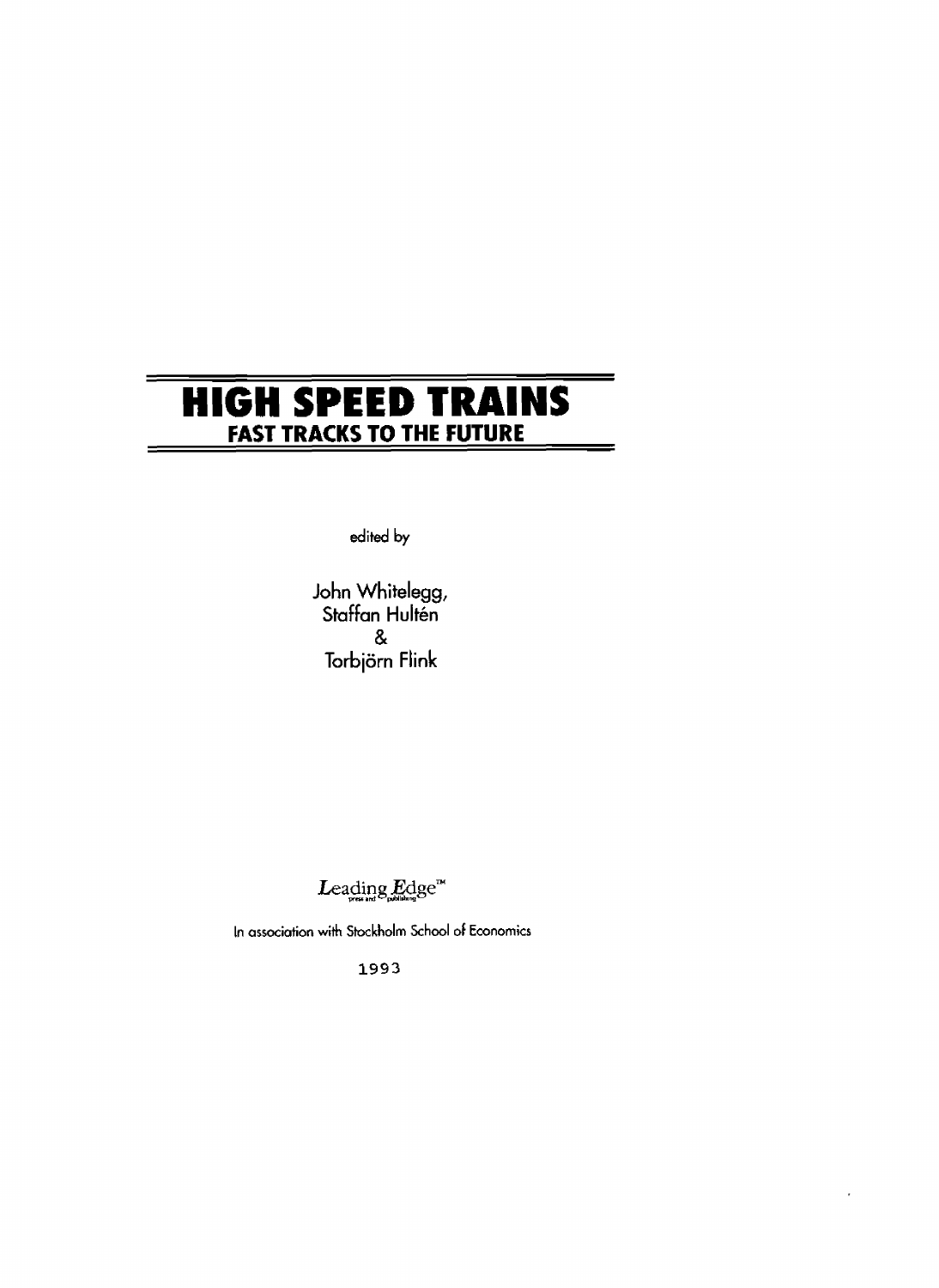Public policy and the development of high speed trains in France and the USA<sup>1</sup> Frank R Dobbin, Department of Sociology, Princeton University, New Jersey

Fired by the success of its first high speed train link between Paris and Lyon, the French government is thinking of more. (The Economist 1984)

A private group today announced a proposal to build what it hopes will be the nation's first high speed train... from Houston to Dallas, (New York Times, Belkin, 1989)

FRANCE AND the United States have pursued dramatically different policies to facilitate the growth of high speed rail transport. In France, central state planners have orchestrated the development of high speed train services, while in the United States that task has been left to entrepreneurs and state and local governments. This difference is surprising in the light of the fact that passenger rail transport is a state monopoly in both countries.

This chapter examines high speed train policy in the two countries, highlighting parallels in each, with the policies employed to promote railways during the 19th century. Why have the United States and France pursued such divergent high speed train (HST) policies, and why are their HST policies so strikingly similar to those adopted to promote steam railways? I argue that the answer lies in persisting organisational capacities and cultural representations of the French and American states.

In recent years institutionalists have pointed out that traditional interest group and rational choice approaches to the state simply do not explain the continuity over time in national policy strategies. Nation states pursue internally consistent problemsolving strategies over long periods of time, even as regimes with radically different political orientations take office. Pioneering work in this field comes from political scientists.

Stephen Krasner (1978) found in an historical study of American raw materials policy that, one after anothet, American administrations have pursued a single broad policy strategy, advocating market pricing and allocation — even when that policy disadvantaged domestic firms. John Zysman (1983) found in a comparative study of

I am grateful to Keith Allum for research assistance, and to Princeton's University Committee on Research in the Humanities and Social Sciences for funding.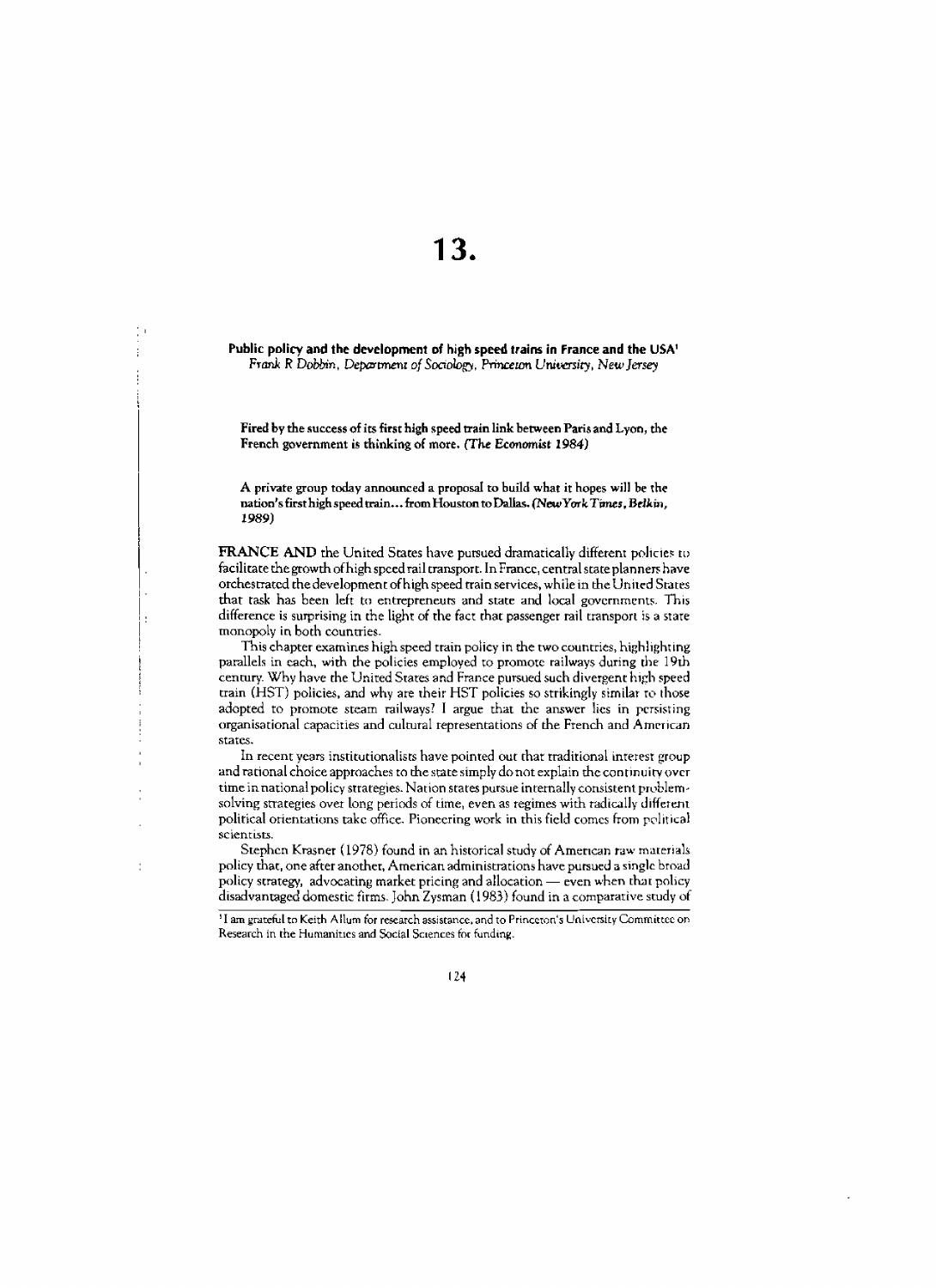France, Britain, **Wesc** Germany, **thc** United **States,** and Japan, hat nations tend to pursue internally consistent policies ro promote diverse industries. Each country adopts policies **thar** resemble in past policies.

adopts policies that resemble its past policies.<br>The dilemma these studies pose for the predominant perspectives on policy formation is that they show policy shifts within nations - the usual focus of policy formation is that they show policy shifts within nations  $-$  the usual focus of policy studies  $-$  to be relatively inconsequential in the light of persisting cross-national differences in **policy**.

# **The "New Institutionalism" in politics**

Instirucional **theory** locates policy continuity in state institutions. **States** repeat their previous policy strategies when faced **with new** problems **because** thev have at their disposal **the** institurional capacities that were developed to effect **prcvious policies.**  Stephen Krasner (1984) uses the analogy of "branching" to describe the process. Once a nation state hx~ made a particular ppltcy **dloice** and "branched" in one direct~on by creating a certain set of puIicy institutions, **~t** cannot easily branch **in rhc** t~pposite direction because prior choices constrain present options. Existing policy institutions facilitate similar **pulicles,** and they may disahle dissimilar plicics. Thus Skocpol and Finegold (1982) f~nd that the presence of a **fedcral** agricultural **agency ar** the outset of the Great Depression facilitated the job of Roosevelt's Agricultural Adjustment programme, while the virtual absence of an industrial agency doomed the efforts of the National Recovery Administration.

This perspective is intuitively appealing, for it suggests that if a new policy is predicated on the use of, say, a national bank, that policy is most likely to succeed in **a nation** that **has such a bank.** 

A number of "institutional capacities" studies have examined cases of policy failure, in which novelpoIicy srraregics hilduring implementarion **duc** to **the** absence of adequate **adrnln~~tive** capacities. The Nacional Recoverv Adminisrration is a casc in polr~t. However, in the vast **majority** of **cases,** prior pillicy **srmcegies** are replicated not because existing state capacities select out unusual policies, but because states **trally** choose new policies that resemble existing ones.

**Much** of the process of policy reproduction occurs at the stage of policy rnnceptualisarion. Recause policy-makers **in dlfferent** nations tend to **envislon**  mutually exclusive sets of policy alternatives, broad policy choices are actually made when alternatives are being formulated. Thus, when it came to building high speed railways, it virtually ncvcr **wcurred** to Americans that Washington mighr **plan** and build a network. **Equally,** it **ncvcr** nccurred to the French hat private **interests** might *takc* ovcr thcsc **tasks.** 

# **lnstitutionalised cultural meaning**

I want to suggest that institutionalised cultural meaning can explain these different ways of conceiving public problems and their solutions. Existing social structures offer midel5 of **hc~w che** world works ro pol~cymaken and to the public. Thcy **shapehow** we **thlnk** abrllut what is rational, what is Fair, and **what** is possiblc (Dobbin forthcoming).

As Max Weber argued, notions of rationality are highly institutionalised in modern societies. Institutionalised rationality also varies considerably from one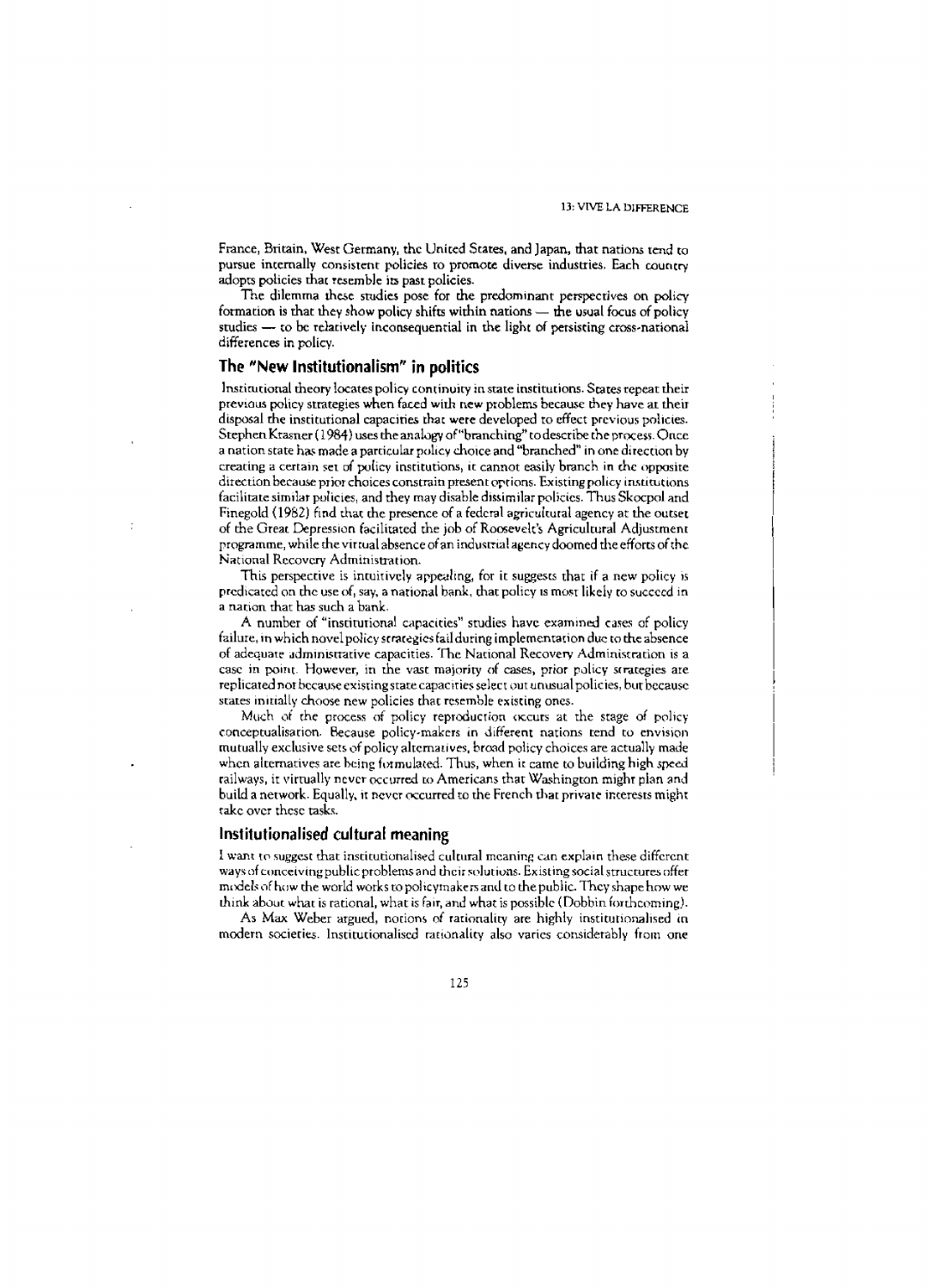modern social system to the next. Recent social constructionist approaches to institutions offer some uscful insights.

First, rationalised cultural meaning rakes the form of means-ends designations which act as prescriptions for action (Douglas 1986: Mever 1987).

Second, rationalised meaning is inherently falsifiable, and is constantly subjected to empirical validation. Commonly understood means-ends relationships can be falsified in much the way that scientific paradigms are falsified. Minor empirical inconsistencies may be incorporated into existing meaning systems, but major inconsistencies tend to elicit alternative explanatory frameworks (Wuthnow 1987).

Third, rationalised meaning is inherently collective, and this is how we can distinguish it from interest group ideologies. Rationalised meaning is comprised of the taken-for-granted understandings of the world that entire societies hold (Sewell 1985; Berger and Luckmann 1965).

Rationalised meaning appears in what Kenneth Dyson (1983) calls "industrial culture", which refers to the institutionalised logic of economic organisation in a nation. Industrial cultures are comprised of the customs of economic life and the logics that underlie those customs.

In schematic terms, the United States has an industrial culture that is marketoriented and France has an industrial culture that is oriented to state concertation of the economy. When we try to understand policy choices in these two countries we can identify state institutional capacities that contribute to particular choices. We can also identify predispositions to certain courses of action, which I attribute to institutionalised cultural meaning, that influence how problems are conceptualised.

# Capacities and meaning in the French and American states

The social constructionist approach employed here treats instrumental social institutions as embodiments of culture, and as such it suggests that organisational and cultural aspects of social institutions are inextricable. Thus, when American citizens promoted early railways under the auspices of local governments in the 19th century. they did so in part because substantial organisational resources were situated at the local level, and in part because local government had been constructed as the appropriate locus of collective action. Empirically it is difficult to disentangle these two motivations, and the social constructionist approach suggests that the effort to disentangle the two is motivated by a false distinction between structute and culture that pervades modern social thought.

However, and important reason to try to distinguish the cultural from the structural is that a particular social structure may have diverse cultural meanings in different societies because culture is not a direct reflection of structure.

### CAPACITIES

Institutional capacity refers to the administrative and technical configuration of the nation state. I will argue that state capacity is important, in part because it determines where decision-making and public action will be located, for example, in the central state or at the local level. Figure 13.1 outlines characteristics of state structure that proved salient to the formation of policies to promote railroads.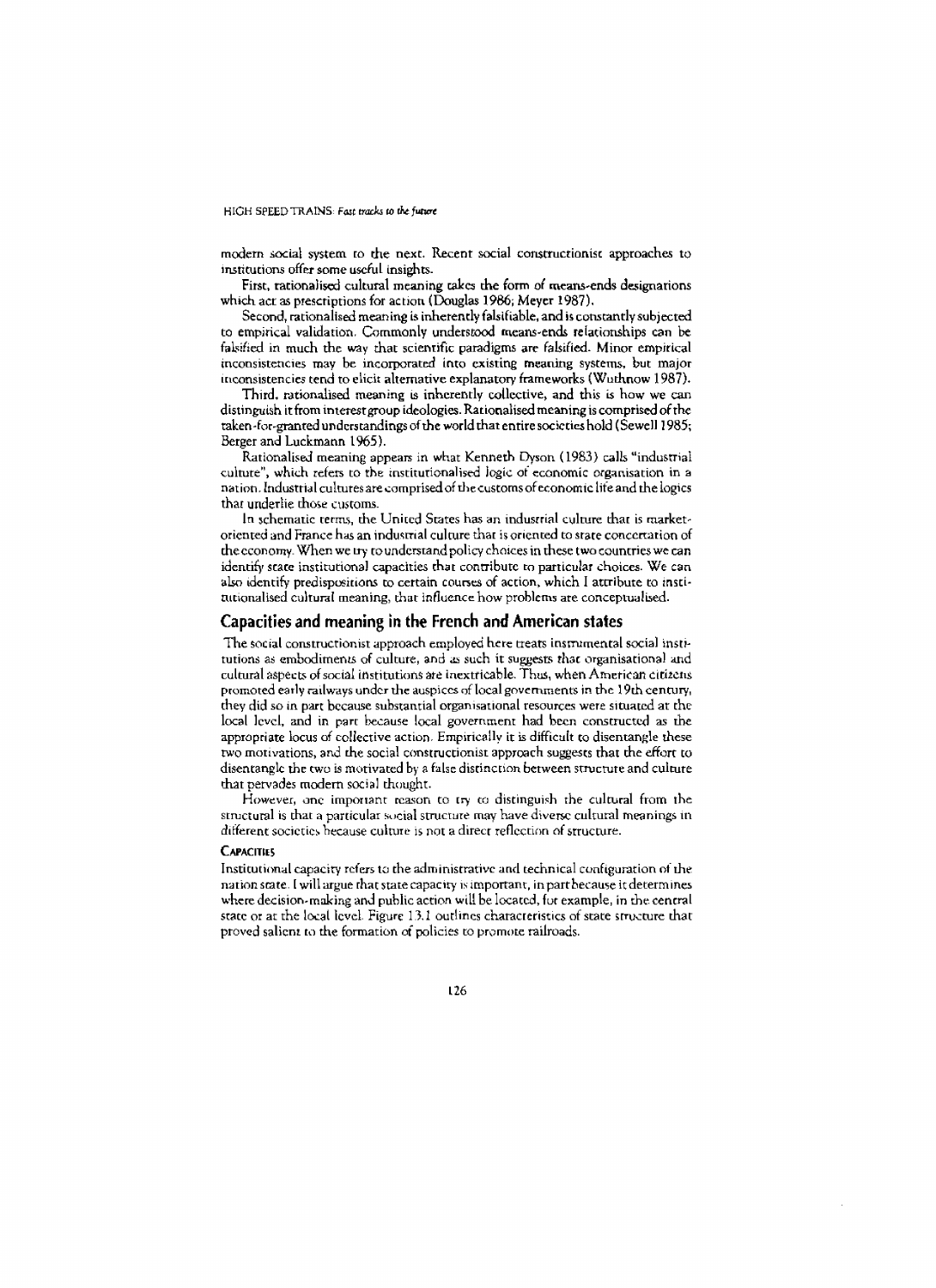#### Figure 13.1

| <b>INSTITUTIONAL CAPACITIES</b>              |                                            |
|----------------------------------------------|--------------------------------------------|
| <b>FRANCE</b>                                | UNITED STATES                              |
| Centralised state structure                  | Federal state structure                    |
| Professionalised bureaucracy                 | Amateur bureaucracy                        |
| State control of engineering                 | Private-sector control of<br>engineering   |
| State control of transport<br>administration | Private-sector transport<br>administration |

## **STATE CENTRALISATION-FEDERALISM**

By the early 19th century, the French state provided the West's benchmark of centralised authority. A series of French regimes had reorganised public authority to undermine the power of the local nobility and to concentrate military power in Paris (Anderson 1974). Local and provincial governments had no independent authority to speak of. That system has survived a series of revolutions in government (Hall  $1986$ ).

By contrast, political authority was deliberately decentralised in the blueprint for American government. The separate states were afforded extensive decision-making powers, and localities were granted wide powers of self-determination (Tocqueville  $1945.$ 

# THE BUREAUCRACY

To extend political and military control over far flung feifdoms, early French monarchs built an elaborate Parisian bureaucracy, with tentacles in the provinces in the form of centrally appointed officials who carried out the King's will. Over several centuries a complex bureaucracy arose which was concerned with military matters, commerce, and transport (Fischer and Lundgreen 1975; Suleiman 1974). As Tocqueville (1955) insists, France's administrative structure was not drastically changed by the age of revolution.

By contrast, the American government had unusually meagre central administrative control. Weak bureaucracies existed for the mails and military, but in other areas federal administrative powers were minimal (Skowtoneck 1982). It was not until the early 20th century that the federal government developed appreciable administrative powers, and the American bureaucracy has remained significantly weaker than its European counterparts.

## CONTROL OF ENGINEERING

In France, civil engineering had long been a state monopoly, for the state built the nation's highways and canals. The state employed the lion's share of the nation's civil engineers, and trained those engineers in public academies. Of particular importance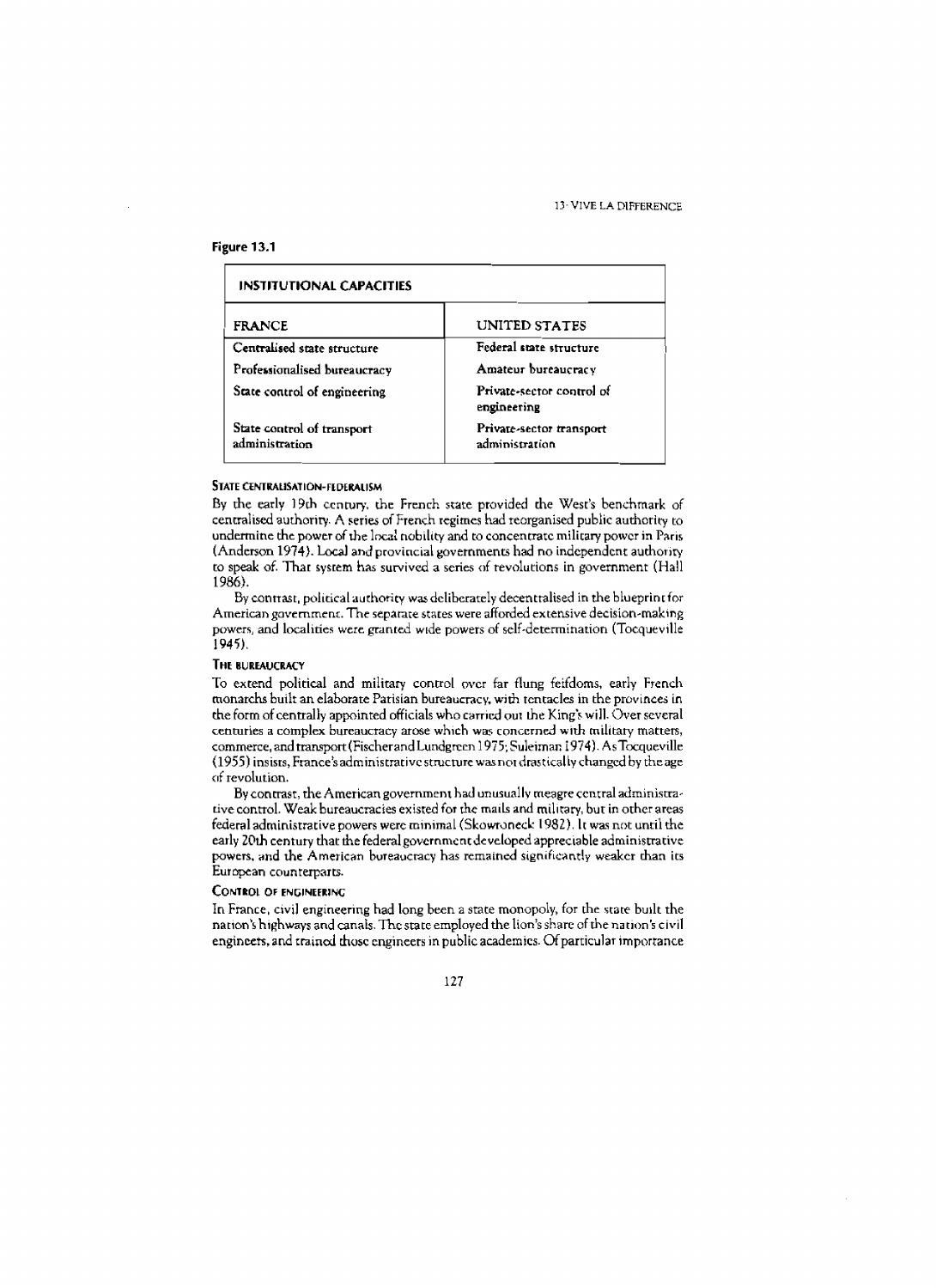was the Corps des Ponts et Chaussées (bridges and highways corps), which the King established in 1716 and to which he granted an independent école in 1775 (Fischer and Lundgreen 1975). Because the state undertook all major civil engineering rasks, engineering became part of the civil service.

By contrast, turnpikes and canals had, with few exceptions, been designed, built, and operated privately in the United States (Goodrich 1960, p21). Army-trained civil engineers often designed public transport projects, but they did so after leaving public service. Washington never attempted to monopolise the education of civil engineers in a public academy; instead private universities and institutes trained civil engineers. In the 20th century, as governments began building turnpikes, sea ports, and airports with public monies they turned to private-sector engineers for assistance. The growth of public accommodations, then, did not lead to the centralisation of control over cogineering.

# **LOCATION OF TRANSPORT ADMINISTRATION**

Well before the railway cra, the French state operated turnpikes (toval roads) and canals. The Administration Générale des Ponts et Chaussées (Bridges and Highways Board) had the task of designing and operating inter-city roads in the 1830s, when railway technology fitst appeared in France (Price 1983).

Today most facilities for public transport are owned and operated by the state. including the SNCF. Air France, and domestic airlines. By contrast, American turnpikes and canals were built and operated by private interests in the 19th century. In the 20th century state and federal governments took over the administration of highways, and the federal government has reluctantly taken over inter-city passenger railways. Yet the air transport, bus, and trucking industries remain privately managed.

# Culture

Rationalised cultural meaning is largely the result of everyday experience with social institutions, and it frequently takes the form of no-nonsense, demystified, means-ends designations oriented to instrumental ends (Swidler 1986). I argue that public institutions in France and the US contributed to substantially different notions of collective action, economic rationality, and the role of government in the economy. Figure 13.2 outlines those differences.

# COLLECTIVE ACTORS

In different nations, social institutions produce different notions of the appropriate source of collective action in society, and those notions depend to a large extent on where legitimate collective authority is lodged. France's active state has contributed to the social construction of the central state as the corporate entity that embodies the interests of the nation (Hayward 1986: Zeldin 1979).

By contrast, American political institutions depict authority as emanating from below, and have contributed to the notion that unbindered citizens and regional governments can best represent and pursue the interests of the community and nation (Tocqueville 1945). In the American construction of collective action, the central state poses a potential threat to the legitimate authority of localities and private entities to pursue goals such as economic growth (Lipset 1963).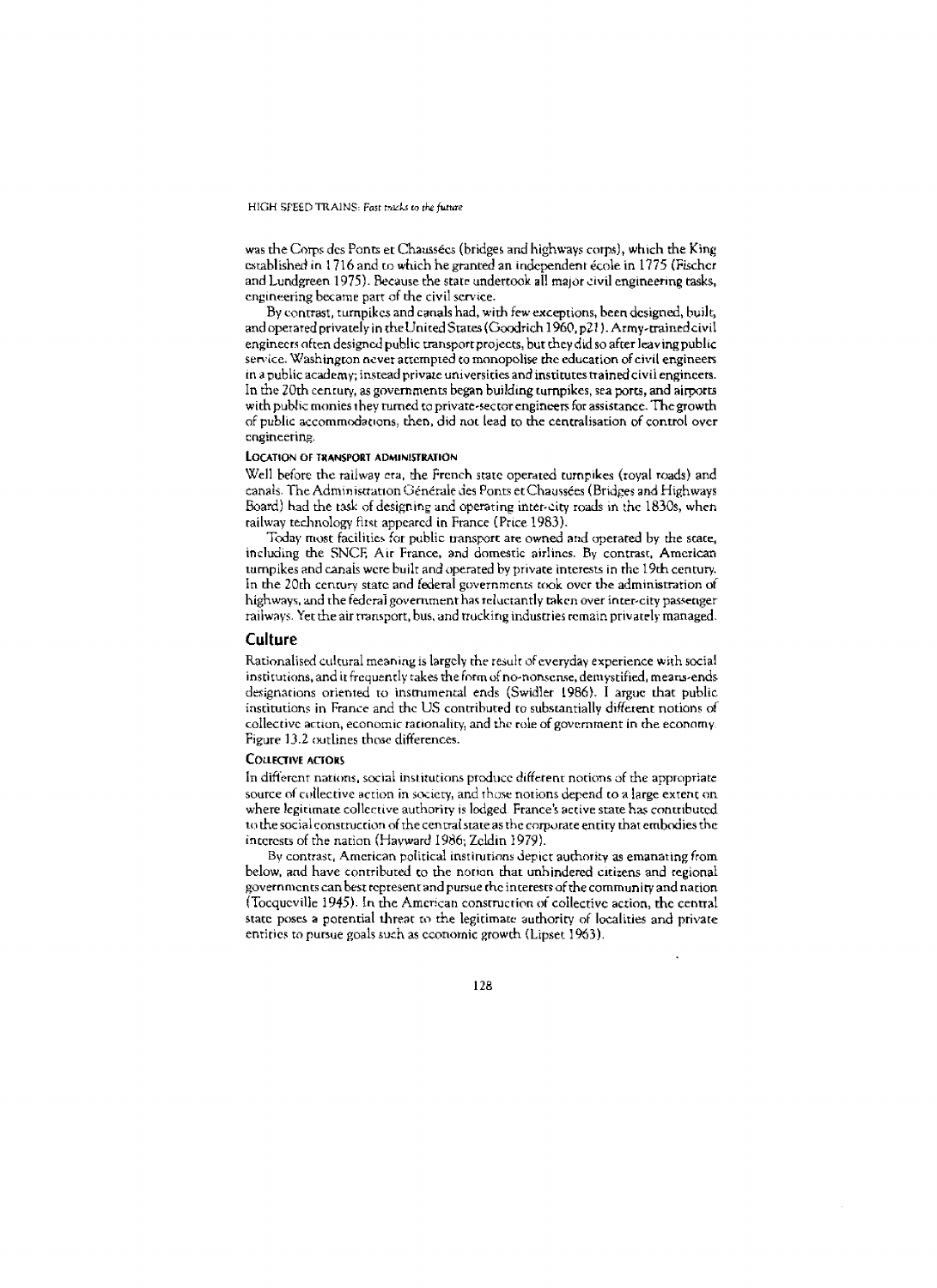#### Figure 13.2

| INSTITUTIONAL CULTURE                 |                                                          |
|---------------------------------------|----------------------------------------------------------|
| <b>FRANCE</b>                         | UNITED STATES                                            |
| Central state as collective actor     | Localities and private interests as<br>collective actors |
| State rationality                     | Market rationality                                       |
| Government concertation of<br>economy | Government incentives &<br>market regulation             |

#### LOCATION OF ECONOMIC RATIONALITY

Social institutions also represent the driving force of economic growth variously across nations (cf Zysman 1983). In both countries, public notions of the logic of economic rationality have retained certain elements since the dawn of the railway age. France's military and political successes had long been attributed to the wisdom and power of the absolutist state, and the same logic was found in discussions of economic life. Since at least the time of Richelieu the French had thought of state concertation of the actions of individuals as an important component in economic growth; only the state could orchestrate the inchoate actions of individuals so as to achieve the collective goal of growth (Machin 1977: Havward 1986).

By contrast, Americans had believed in the efficacy of private action and came to see market mechanisms as the only force that could rationalise the actions of individual citizens. In part this was the case because the writers of the Constitution had built in safeguards against the abuse of public power, which led Americans to think of public power as inherently corrupt and disruptive to private life.

One result of these differences is that the French have had relatively more confidence in the rationality of state concertation, and Americans have had relatively more confidence in the rationality of market mechanisms.

#### **ROLE OF THE STATE IN THE FCONOMY**

Political culture carried related notions of the exact role each state should play in its economy. French political culture identified state concertation of the economy as proper. State orchestration of economic life since the time of Louis XIV had led the French to view oversight and orchestration as the rightful role of the state.

By contrast, in the United States the central state had been constructed as a weak overarching framework that existed to facilitate the operation of political democracy and economic liberry at the local level. The role of the central state in the economy was at first limited to enabling states and localities to pursue their goals (Miller 1959). After a brief flittation with a federal role oriented to providing positive incentives to private industry, public policies led Americans to believe that the federal government could best serve the public by stimulating market competition.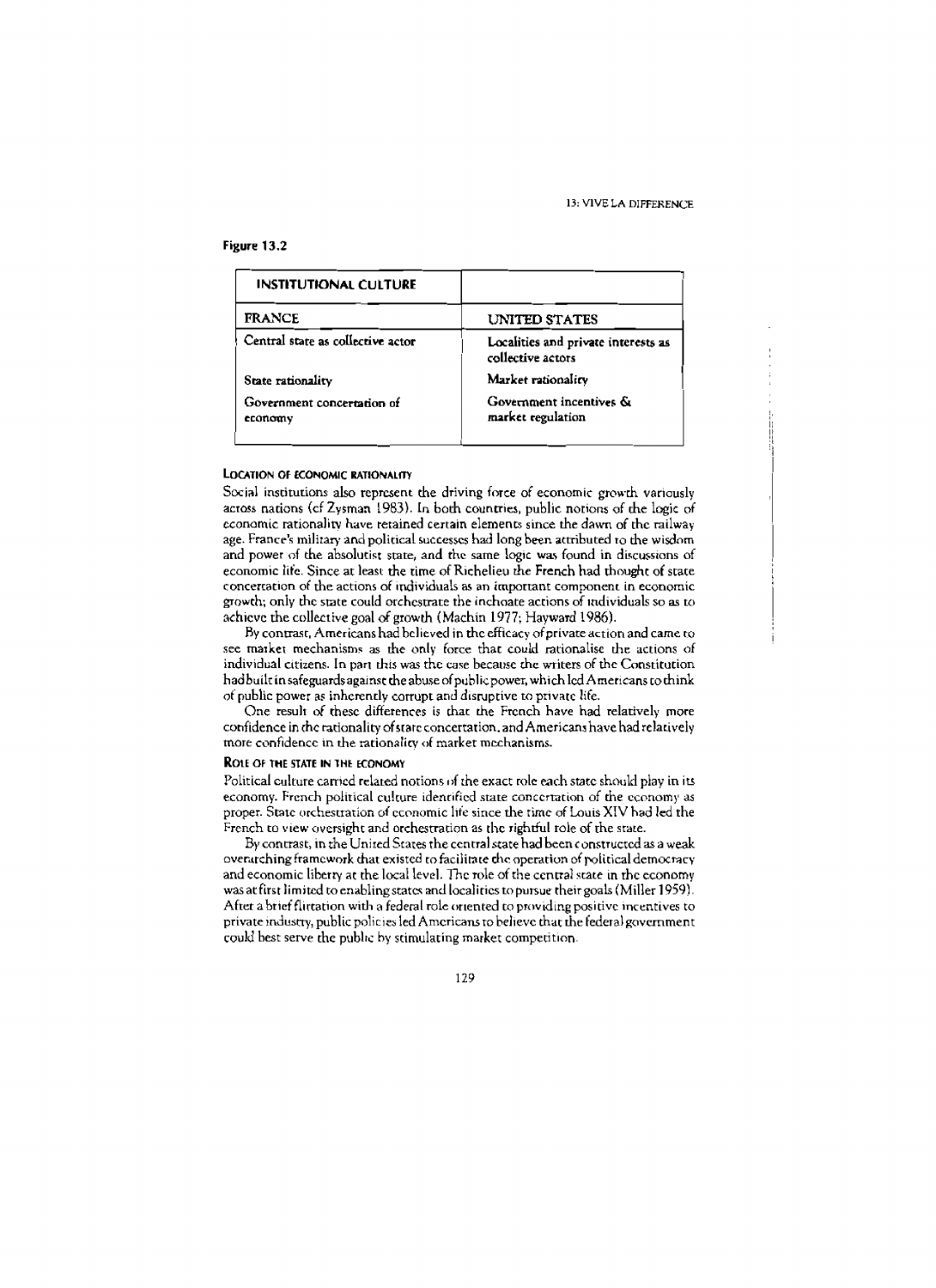How did these state characteristics influence railway policy in these two countries?

# Rail policies in France and the US

Figure 13.3 outlines the principal differences between the railway policies of France and the United States. It will be shown below that these differences characterised both 19th century steam railroad policies and 20th century high speed train policies.

# Figure 13.3

| <b>POLICIES GOVERNING STEAM RAILROADS AND HIGH SPEED TRAINS</b> |                                          |  |
|-----------------------------------------------------------------|------------------------------------------|--|
| FRANCE                                                          | UNITED STATES                            |  |
| Central state initiative                                        | State and local initiarive               |  |
| Public orchestration of financing                               | Private and regional financing           |  |
| Public route planning                                           | Private route planning                   |  |
| Public choice of technology                                     | Private choice of technology             |  |
| Public orchestration of<br>construction                         | Private orchestration of<br>construction |  |

# France: The Grande Réseau and the TGV

The earliest French railways were private lines built to transport coal. Soon after the introduction of steam locomotives the French state assumed tesponsibility for railway planning and development. Fiscal constraints provented the state from building and operating a rail network without private aid, but state engineers designed a centralised rail system that could be nationalised when circumstances allowed. Private companies provided partial financing, and in turn were given operating franchises (Doukas 1945; Guillamot 1899). In 1937 the French government nationalised the railway system under the Société National des Chemins de Fer (SNCF).

By the early 1970s the SNCF began to show interest in high speed rail technology. To accommodate rising demand on the Paris-Lyon milway the SNCF expected to have to build a second line. Instead, in 1974 the SNCF proposed to build a high speed passenger rail line, with electric-powered Trains à Grande Vitesse (TGV) that would travel at 270kph. Construction began in 1976, and service on the line commenced in 1981.

The line was an instant success, and in less than a decade more than a dozen new lines were under construction or on the drawing board. Today France has the most elaborate high speed rail network in the world, and the French have begun to export their technology and know-how.

# **PUBLIC INITIATIVE**

Before private enterprise built a single important railway in France, the state assumed the initiative for designing and putting into place a truly national rail network. The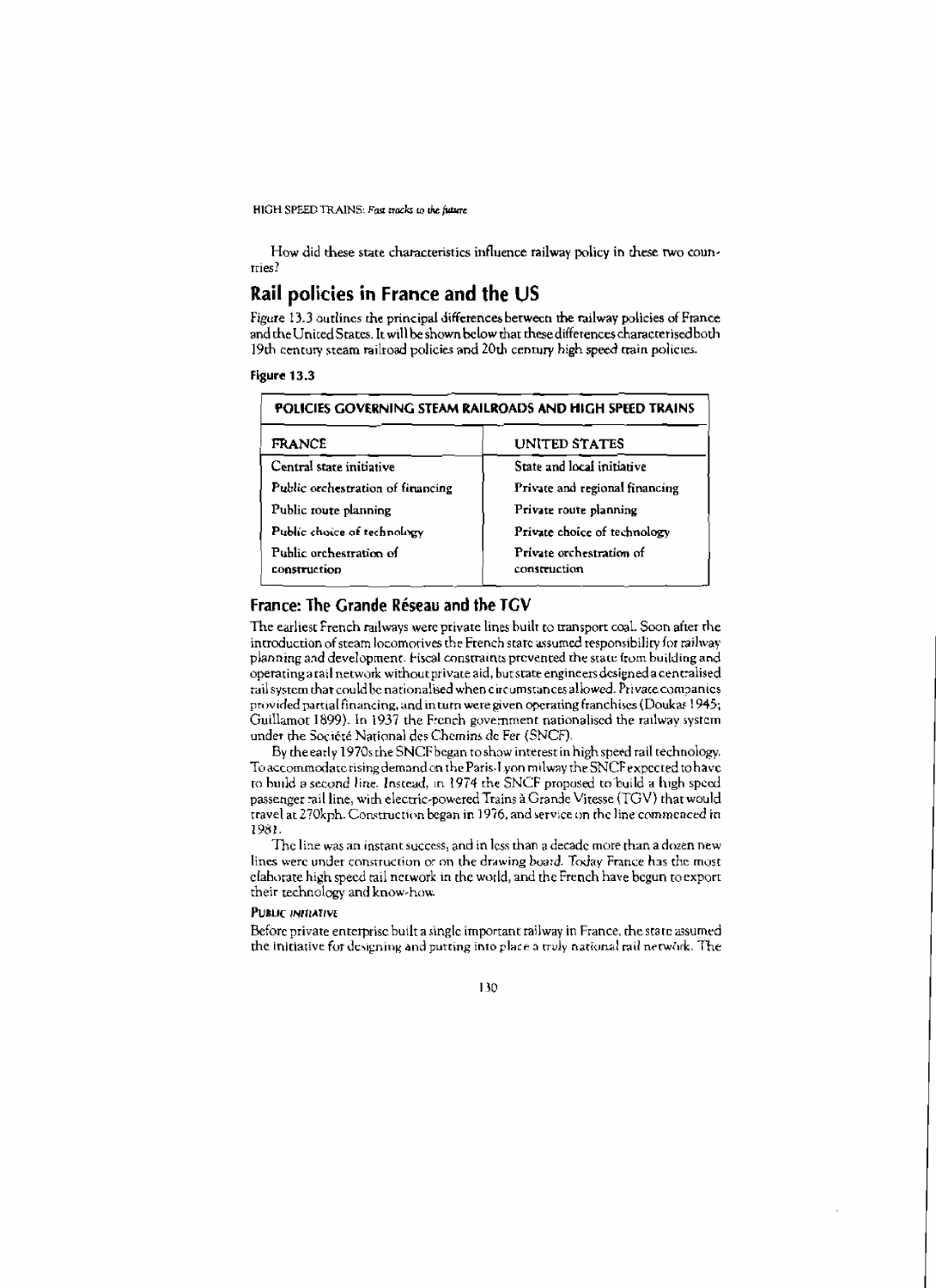network was centrally planned so as to achieve maximum efficiency and to best serve the needs of France. The Bridges and Highways Board initiated all railway projects. and while legislative approval was required for new lines, the efforts of private interests and local governments to initiate projects on their own, or even to sway the Board, were ignored (Lefranc 1930).

In the early 1970s the SNCF initiated the first TGV project for the route between Paris and Lyon. It was the SNCF's engineers and economists who, facing declining ridership and a contracting rail network in the mid-60s, saw in Japan's Shinkansen line between Tokyo and Osaka a means to reinvigorate the industry (Faujas 1991).

It was those SNCF engineers and economists, with substantial autonomy to pursue projects on their own iniciative, who established a Research Department at the SNCF and undertook the studies that led to France's TGV system — just as it was the engineers at Ponts er Chaussées who initiated the studies that eventuated in France's huge centralised rail network in the 19th century.

#### PUBLIC ORCHESTRATION OF FINANCING

In the 19th century the state assumed responsibility for guaranteeing that the three major capital costs associated with railways — land, construction, and rolling srock - would be met. The state acquired the right of way for each line, and for most lines either laid the track itself or contributed toward the cost of construction (Kaufmann  $(900)$ . The private franchises were designed to attract private capital — especially from London money markets - to pay for rolling stock and to contribute to construction costs (Dobbin forthcoming).

The SNCF similarly arranged TGV financing to combine private and public sources of funds. As before, a capitalisation scheme was developed which could attract foreign capital, and as before the scheme was successful; one third of the capital for the first TGV line came from New York banks alone, and the SNCF went to international money markets again to fund subsequent lines (US House 1984, p26; Macdonald 1991). For the Paris-Atlantic line the state found fully 70 per cent of the 13 billion francs needed in private money markets (Economist 1984; Macdonald 1991).

Despite the remarkable financial success of the first two lines, the state continues to provide public aid for future progress on the TGV, including a total of about 66 million ECUs for the period 1990-1994 — largely to be used for the design of a thirdgeneration TGV (European Information Service 1990).

More generally, the SNCF retains the authority to raise funds as it sees fit. For instance, it has financed rolling stock by selling new TGV train sets to a banking consortium and then leasing them back (Black 1991; Freeman 1991).

#### **PUBLIC CHOICE OF ROUTES**

The French state chose all major railway routes in the 19th century. In the early 1830s, when only short coal-carrying lines had been constructed, the state placed a moratorium on the granting of private charters until state engineers could develop a national route plan of their own. State engineers were given full authority to make route decisions, and they fastidiously refused to be influenced by local politicians who wanted rail services, arguing that if localities were allowed to influence route decisions the nation would end up with an incoherent rail system (Villedeuil 1903).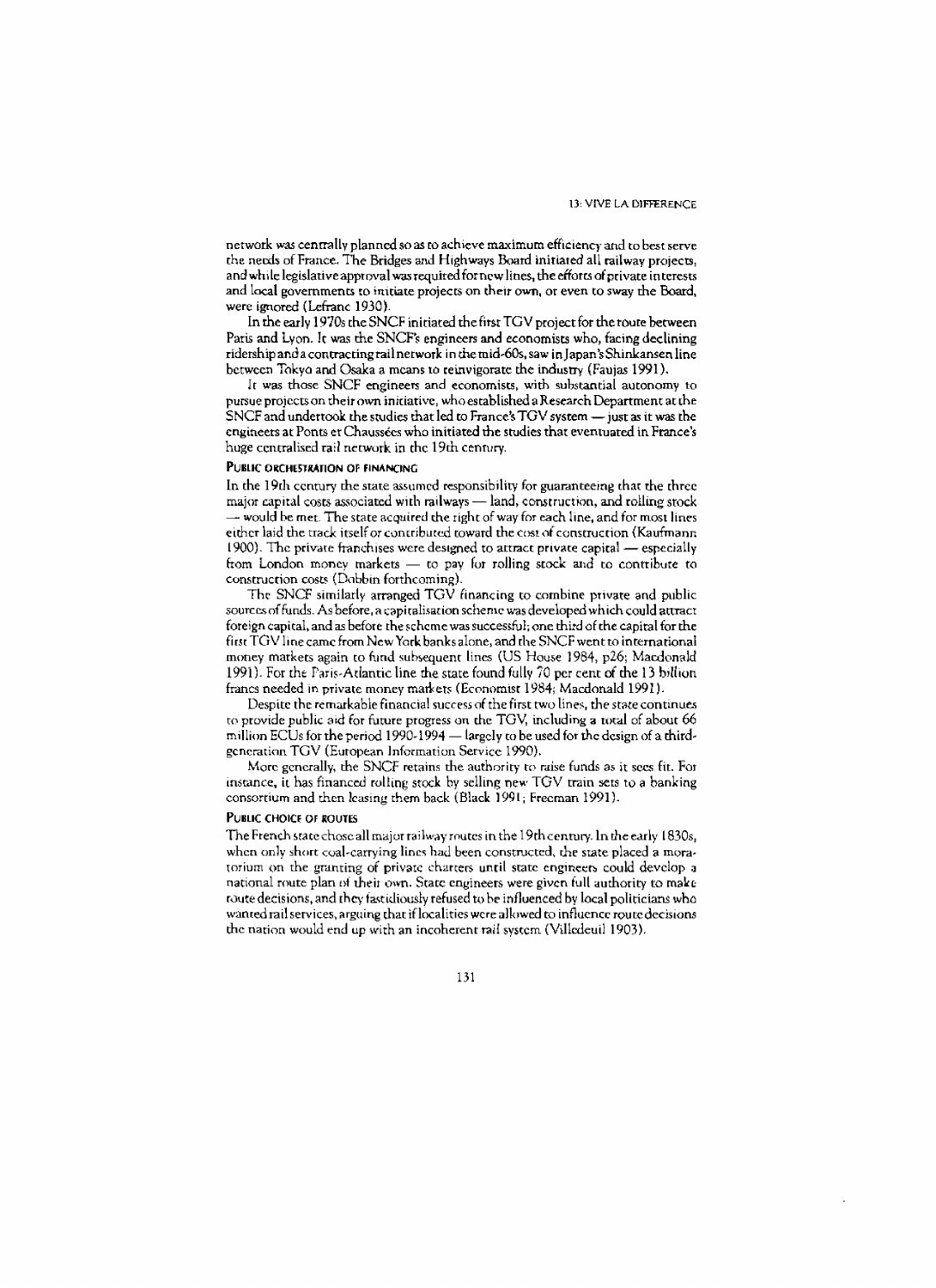Likewise, state officials at the SNCF have been responsible for route and destination decisions for high speed trains. In the aftermath of the Patis-Lyon line's financial **success,** the government **pIanned** lincs connecting **Paris** with Lillc, Calais (and **312** Channel Tunnel), and Brussels to the north; **wirh Le** Mans, **Tours, and eventually Bordeaux** to **the** south-west; with **Nancy** and **Strasbourg** to the cast; and **with** Marseille and **Cannes** to the **swth** (Neher 19891.

As in the 19th century, state *technocrats retain audwority to plan new lines on* objective techntca1 grounds; nonetheless, when the SNCF last unveiled a **plan, Mittemnd's** Government **sent** it back **to the drawing** board and called for a **more ambitious** and aggressive one (Black 19911. The **new schemc, inmduced** in **Mag**  1991, **called fot** 16 **new** TGV lines **hat woukl** requite **4,702kms of** track to be laid at a **cost** of **some** 200 billion **francs** (Faujas **1991~).** The SNCF's planners have **largely**  ignored the concerns of localities and environmentalists who have sought to influence route decisions. insisting **ht,** for the good of the nation, such decisions must be made by clear-minded technocrats, not by groups with partisan and regional demands.

# **PUBUC DESIGN OF TECHNOLOGY**

Engineers from the Bribes and Highways Board made all relevant engineering **decuionsfor thenationkstcamrailways. They** madedeclsions aboutbridgeand **runnel**  construction, **the** circumference **of curves, the incline t)f the rtack,** and **so on.** When it came to rolling stock, the board established such strict technical specifications that,<br>for all intents and purposes, they designed the carriages and locomotives themselves **(Dunham 1941** 1.

**State engineers have similarly been central in the design of high speed train** technology They **have** established construction **srandards** to **cnsure** reliability and safety. They have **also** placed France at the technological vanguard of high speed rail **rransit** by design~n~ **rhe** TGV **trams** virtually from **the** ground **up.** Thc TGVb **own**  tolation of the stock also placed France at the technological vanguard of high speed rail transit by designing the TGV trains virtually from the ground up. The TGV's own rolling stock division — GEC-Altshom, a subsidiary o d1~lec.icit6- engineers the train sets. 7hr TCV'S research and development **cffutts**  have led to a series of technological advances that enable the French to market their **mains internationally** (Neher 1989). In 1991 GEC+Altshom led a consortium called **the Texas** TGV in **a successful** bid for a *\$5.8* hillion wntracr for **a** high speed rail mnnecrlon **betwccn** Dallas **and** Houston. and the **makers** oftheTGVare now bidding on **contracts** in Taiwan, South Korea, Canada, and elhewhere in the United starc; ( **Agencc France Prcsse** 199 **1** ) .

### **PUBLIC CONSTRUCTION**

The state built a number of France's early railways itself, and closely supervised those built **by** privatecontmctots. Public officials reasoned that ~f **Fnnce** want4 well-built railways that would serve the nation, the state would do best to build them uself **(Audiganne** 1858). **Privatr** parties, the Frenc-h reasoned, **wiluld** build **shoddy lines because chev** would trv **to** minimise cost in **ordcr** tc rnaximise [heir own ntofir.. **Rv**  contrast, public construction would ensure that all funds were being used to maximise the quality of rail lines.

Likewise, on the Paris-Lyon line, the state never seriously considered franchising the route **td** a private concern for cnnstruction and operation, **desp~re thc fact** that thc line was projected to rum a prdit, and therefore **might** have attracted private bids.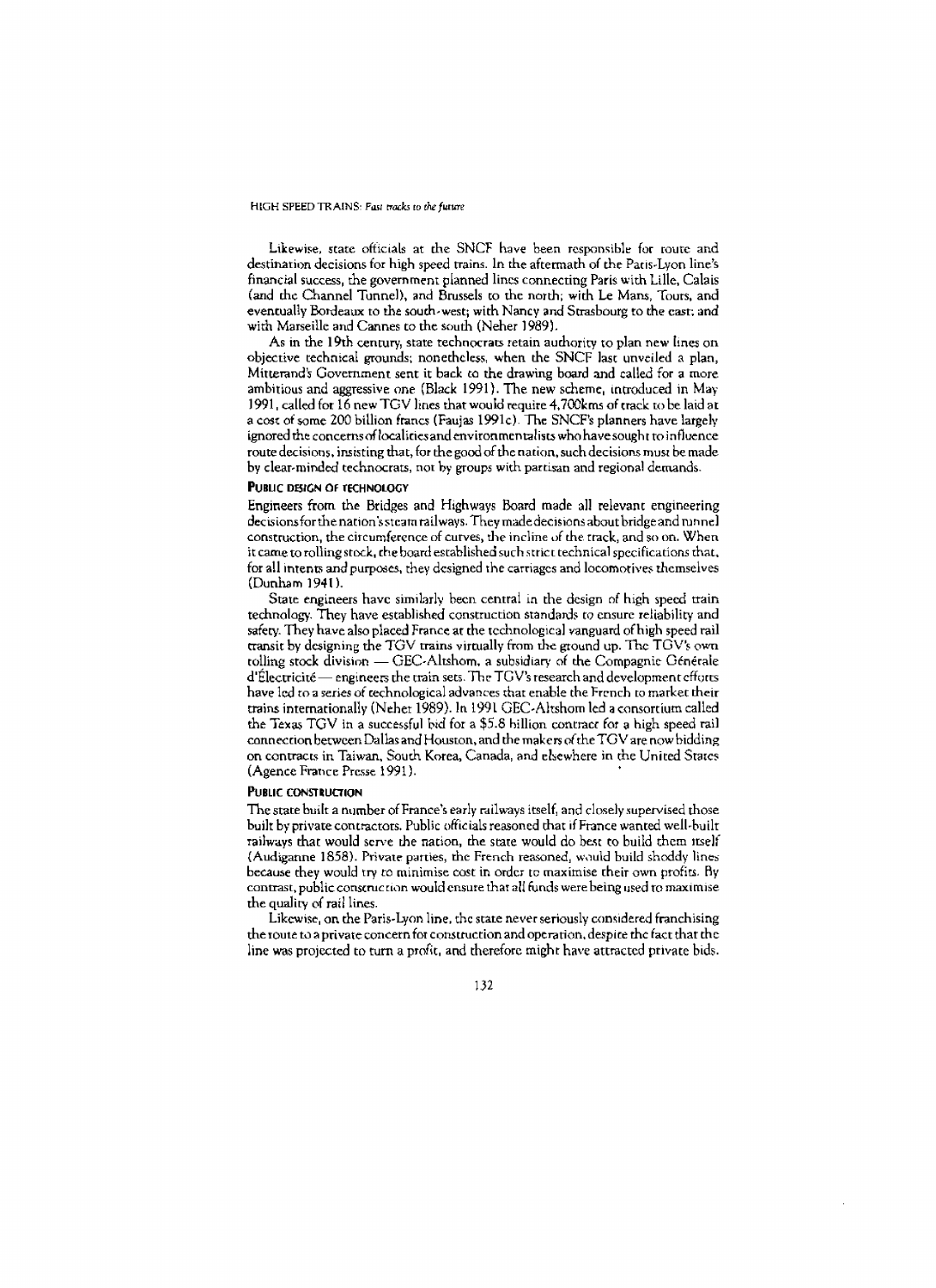Proponents of the Paris-Atlantic line, which was likewise projected to turn a profit. did not advocate privatisation, even when Mitterand stalled the project owing to a fiscal crisis (Economist 1984).

# The origins of French rail policies

We have argued that these outcomes may be traced to state capacities and institutionalised cultural meaning.

# **INSTITUTIONAL CAPACITIES**

In the 20th contury, as in the 19th, French state capacities facilitated public control of transport. The state has held the ability to take the lead in the railway industry, and private sector capacities in transport have remained undeveloped. A comparison of figures 13.1 and 13.2 suggests why this was the case.

First, the central state took the initiative for the development of both steam and high speed railways, in part because French state structure was centralised, which meant that provincial and local governments could not challenge the authority of Parisian bureaucrats to do so; and, importantly, could not effect rail plans of their own.

Second, the centralised state structure enabled Paris to orchestrate the financing of both 19th and 20th century rail networks, in part because it enabled the central state to make unilateral decisions about where to invest public monies. Of course, the ability of the central state to control public funds was key here, and that ability was a result of France's centralised revenue-gathering system. In addition, the state had significant prior experience in transport administration in both periods; the state had operated turnpikes and canals before the advent of steam railways, and air transport and conventional railways before the advent of high speed trains.

Third, state domination of engineering made the state the natural candidate to design the railway system, as well as the rolling stock. France's professionalised bureaucracy was also paramount here, because professional norms allowed technocrats to temain aloof from regional interests in their planning decisions. Just as the presence of extensive engineering expertise in the state was a necessary condition for public route planning, the absence of extensive private-sector civil engineering expertise made private route planning impracticable. France's minister of commerce and public works complained of the privately-drawn railway plans submitted to the state in the early 1830s:

# "Often... the Bridges and Highways Board is obliged to have the plans redrawn" (Moniteur Universel 1833, p1206).

Fourth, these same capacities led the French state to select track and rolling stock technologies in both centuries. The state has held the lion's share of the nation's expertise in transport engineering and administration since before the invention of the steam locomotive, and since 1937 has operated the nation's railways.

Finally, public orchestration of construction was facilitated by the fact that the state dominated administration of the canals and public highways in 19th century France, which meant that the state was better equipped than were private transport concerns to coordinate construction. While private barge and stage coach companies operated on canals and highways, the state had built and managed both sorts of facilities. By the 20th century the situation was little changed.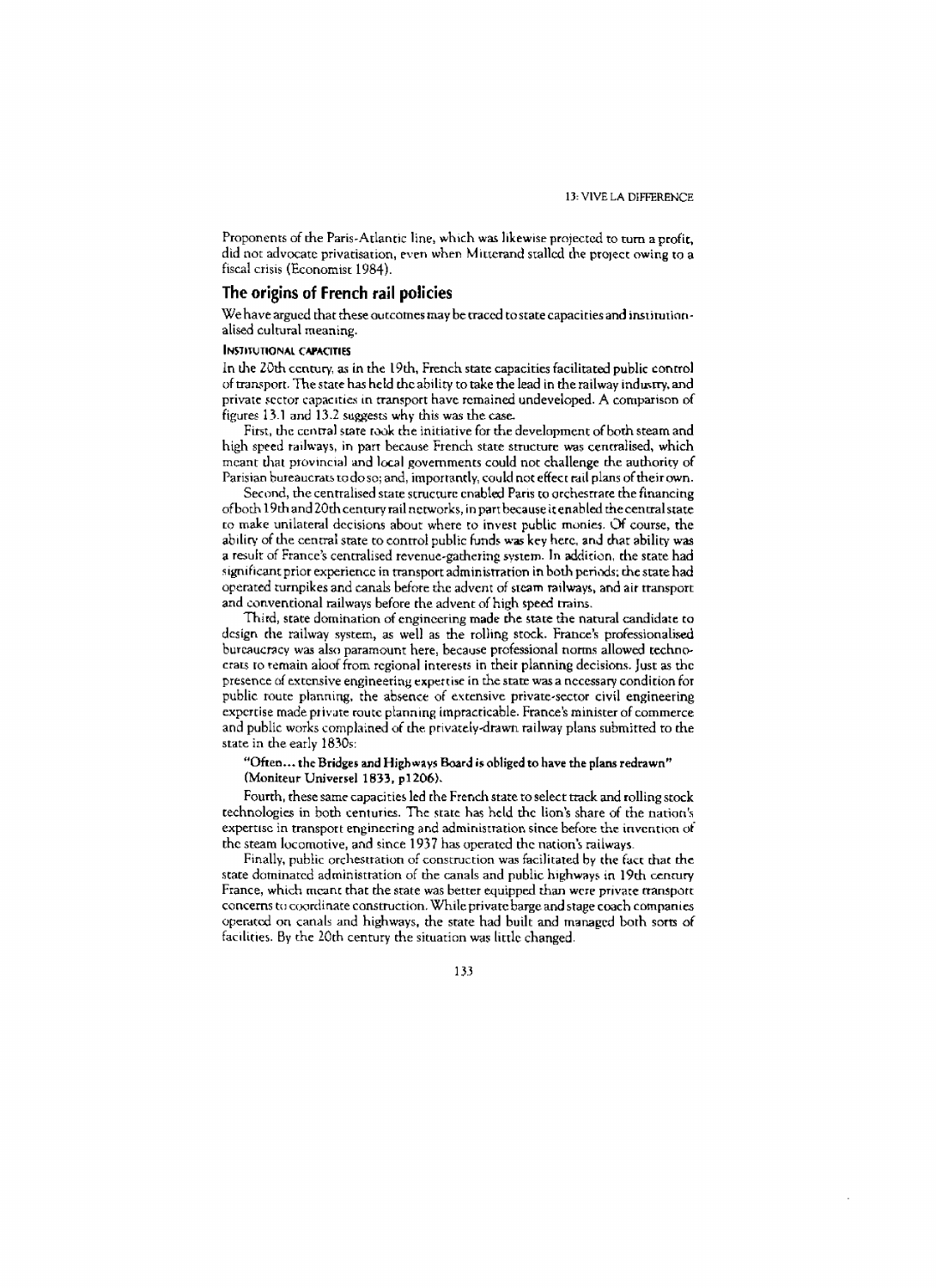#### INSTITUTIONALISED CULTURAL MEANING.

While institutional capacities clearly enabled the French state to influence the course of railway development, the policy agenda was predicated on the presumptions that the central state is an appropriate collective actor, that the state can be a source of rationality, and that concertation of economic life is an appropriate role for the state. The French took for granted that the state should coordinate railway development. and this more than anything shaped the course of railway policy.

The fact that the French state is recognised as an appropriate collective actor coloured railway policy in significant ways. As a result, in the words of The Economist:

# "For the French, railways were always an arm of the state and they... recognised their crucial strategic importance." (1985a p55).

In other words, because it was considered proper for the French state to take responsibility for achieving collective goals and to preclude private actors and local governments from doing so, the Ftench assumed in both periods that the railways, and any other industries that were vital to the economy, could and should be governed by the state.

The notion that the state bureaucracy could achieve economic rationality through expert planning was found in debates surrounding route decisions in the 19th century, when railway supporters argued that state officials could best design a network that would serve the nation, and that the interference of private parties and local governments would undermine the overall rationality of the system (Audiganne 1858).

For the new high speed rail network, public officials and private parties agreed from the outset that state orchestration would eventuate in the most efficient service. Transport minister Paul Ouiles reiterated those sentiments when he argued that privatisation would not render the project more efficient:

"Our analysis shows there is no advantage to the community — privatisation is not on the agenda. Our aim is to have a railway in a sound financial state, meeting the demands of the community. Good management is in no way at odds with the concept of a public company." (Quoted in Black 1991),

As a result, neither private parties nor politicians have contended that private entrepreneurs should undertake high speed train developments.

The widespread understanding that the French state can, and should, orchestrate economic growth also played an important role in setting the policy agenda surrounding steam railways and high speed trains. Key here is the notion that state bureaucrats can and should do more than simply make mundane managerial decisions. As one frustrated British Rail official put it:

"The French ministry runs a transport policy, it doesn't try to manage the railways,' because the Ministry is, for the French, the proper place for the development of a comprehensive transport policy." (Economist 1985a, p60).

The ministry had such blanket authority to plan for the future that Paul Quiles has recently called for opening the decision process to the input of interested parties:

"I would like (the Ministry) come out into the open... Debate, for me, is a method of political action," (Quoted in Faujas 1991b).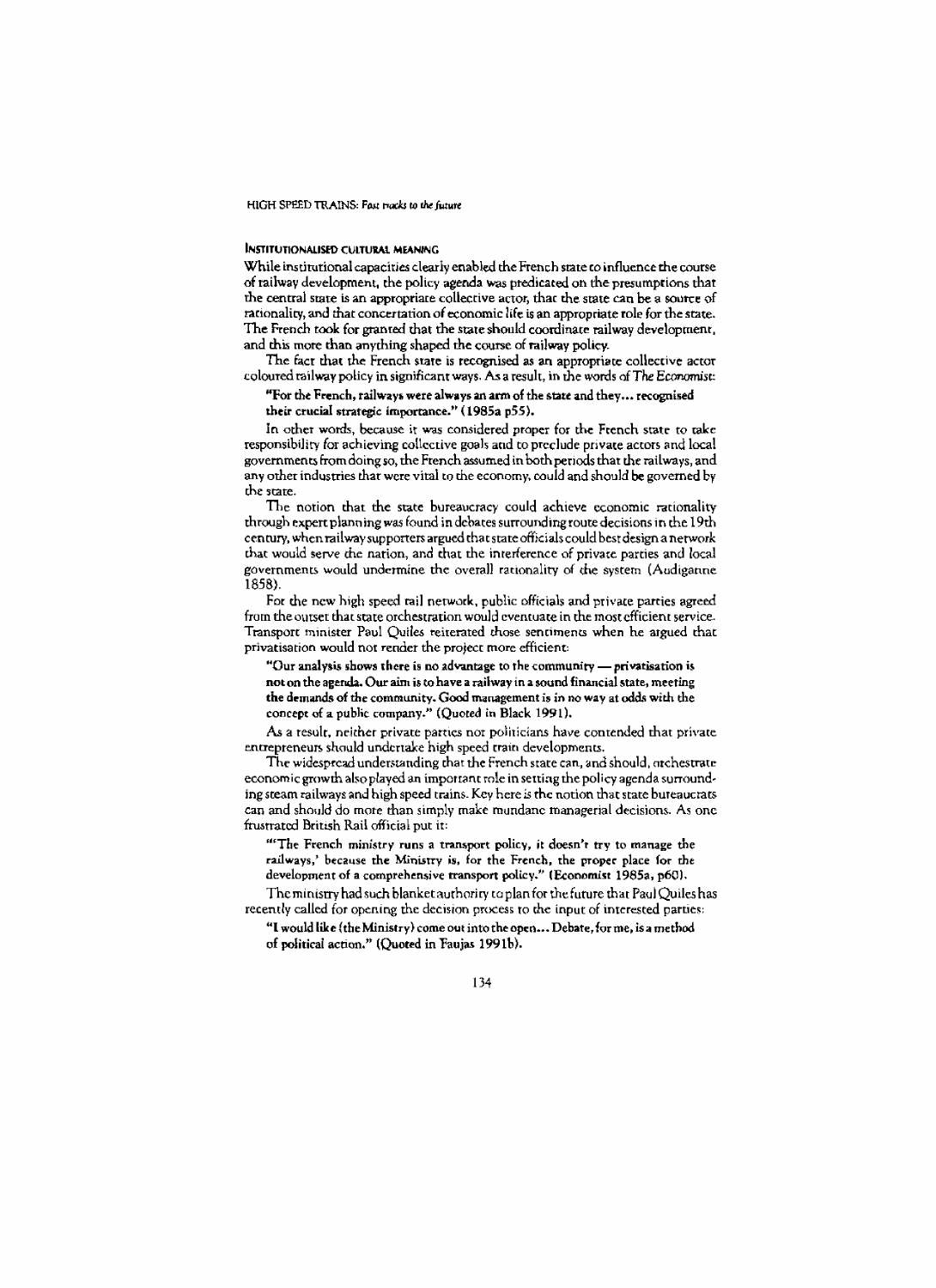ŧ

Quiles proposes that each **new project** should be presented in a public forurn for debate, rather than, as in the past, proffered by the Ministry as a *fait accompli.* 

**In** short, **the same** assumptions about the **nature** of collective action, **the** lucu of **economic** rationality, and the appropriate rate of **the state** that influenced steam railway **policy** continue **to** influence **transport** policy today. **As** a result, **French**  policymaLers and railway enthusiasts conrinue to **ptesume** the **central** state to **lx the proper actor** to spur railway development, **and** conrinue to believe **that central**  coordination of **mansport** will eventuate in a more rational **and effective** rail **system**  than **will** unbridled private **inrerests and** market **farces.** 

# **The United States: Each town for itself**

The earliest American railways were built by private entrepreneurs, frequently with the financial backing of state and local **governments.** State and city **governments**  contributed to the **cosu** of railways built **wesnvatd** from Philadelphia, New **York,**  Baltimore, and Boston in competition to secure **the fist** transport link to **the** West. Municipal **govemmencs** in the East and Midwest competed with **one** another to armct railway services, and **entrepreneuts** competed to win franchise between major metropolim **centres** (Fisher 1947).

Later, Congress provided land grants to trans-continental railway builders to stimulate development. **However,** pft and cormption at the local. **state, and** federal levels brought public aid to railroads **co** an end. By the late 1960s it had become clear that if Congress did nor nationalist: the passenger rail service **and** portions of the freight service, America's rail system would collapse, and Congress relucrantly did just that.

In the 1970s American state and local governments began to show interest in high **speed** rail transport to **rcrncdy** problem **of** overcrowding on highways and in airpnrts **(Ekistics** 1972). While **passenger railway service** was operated under a **public mo**nopoly in the United Srata, **ptoposals fot** high **speed** trains **came** almost exclusivelv from private interests and local governments. Amtrak and Congressional leadcrs agreed that Washington **wrwld not** initiate high **speed** rail **tramport.** They **argued thar thefederalgovcrnmcnt** could not afford to build highspeed railways, and that themosc efficient **system** would be produced by market mechanisms. **As** a **result, a number** of **states** and lncalltks **have encouragad** private **groups** to develop plans for high **speed trains. As ~r: rl~e 19th** century, states and localities **have** put togerher incentive packages including rights-of-way, promises of stock subscriptions, and financial assistance through public bond offerings. Next I examine these policies in more detail.

#### **STATE AND LOCAL INITIATIVE**

States and munici~alities **rctaind subsranrial** decision **author** in' dtet the Revolution. Local and regionai **governmenrs** uscd Aelr powers, and funds, ro butld rail lines that would serve hem. Few **governments** actually built railroads, but many initiated railway projects and offered incentives to lure railway entrepreneurs, usually in the form of government-backed bonds.

By 1861 state and local governments had provided roughly 30 per cent of the total capital costs of the railroads, exclusive of land grants (Goodrich 1960, p. 268-270). The federal government took the initiative to promote inter-state railways, at the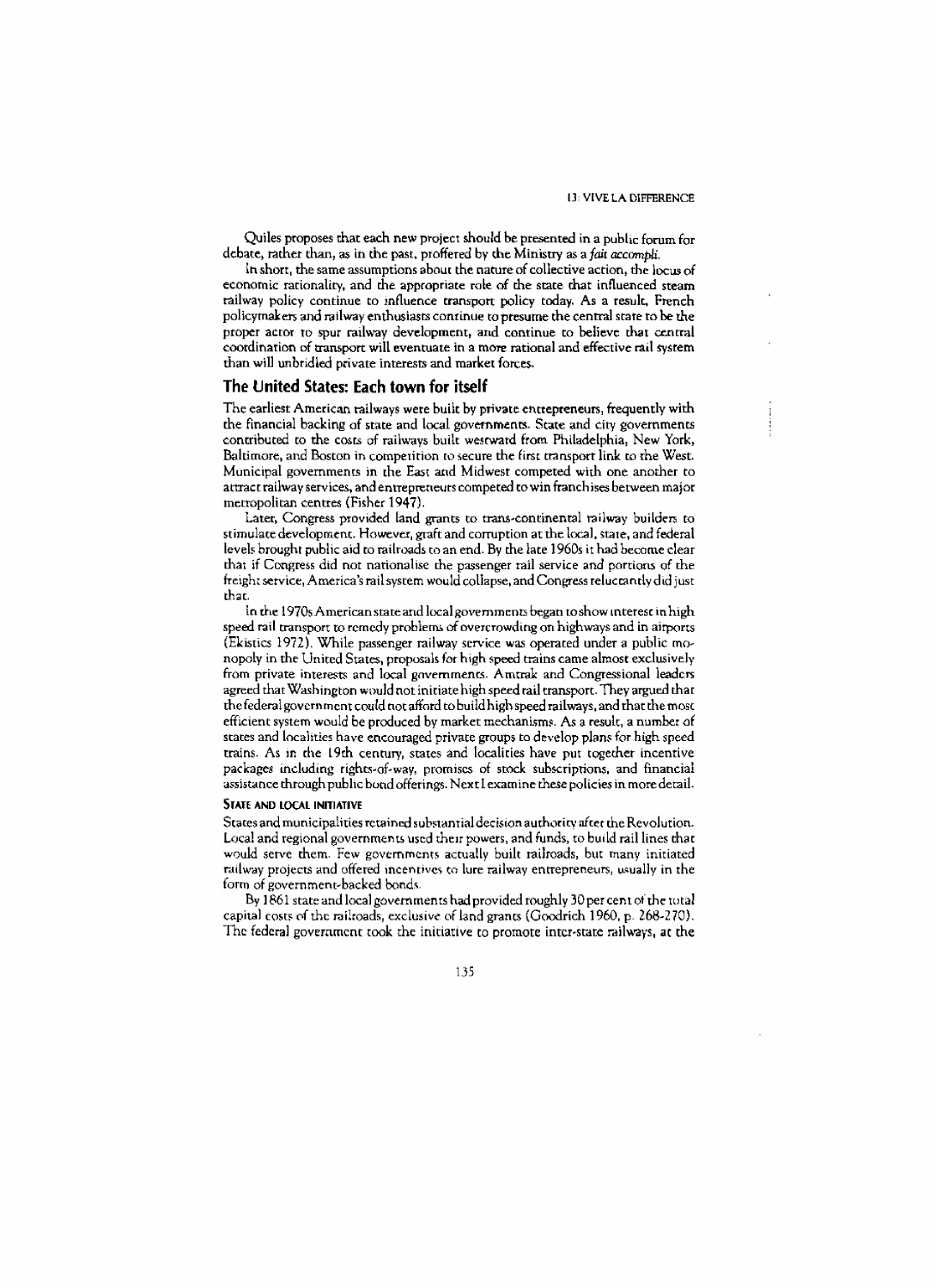behest of states, in a half-dozen cases.

In the 1980s initiative for high speed train projects has come from state and local governments. Florida's **legalamre** established a High Sped Rail **Commission** in 1982 to design incentives that would attract **private** parties to **bid for** a 314-mile **Miami-**Orlando-Tampa franchise, which is estimated to cost **betwecn \$2.2 and \$4.6** billion1 (Klein 1984, **p34). State and** local **governments have likewise initiared studies for**  lines **in** California, **Nevada, New York, Pennsylvania,** Ohio, Michigan, Illinois, **Texas, New** Mex **iw,** Oregon, **and Washington (Cupper 1984, \$0:** W iedtich 1989; **Subcom**mittee on High-Speed Rail Systems 1985).

The **same** logicof **"rivalistic state mercantilism" that characterbed stateand** 1-1 debates **about** steam railtoads can be fwnd m the high qxd train debates **tday**  (Bishop 1907;Hungerfod **1928).** In 1988 FloridaHouseSpeakerjon MilLechwd the kind **of boosterism that characterised srcam** railroad rhetoric:

**'We're going to** have the most **modem rail system** in the worId. **Wt will** be **ahead of California, Massachusetts, Illinois and all** of our technologd **competitors."**  (Quoted in **Boston Globe 1988)** 

**In addit** ion, **In** both **periods, govemmena** sought **ro** attract private **developers** to the plans they miciated by **offering** land pnrs. **In** the 19th century, state and federal **governmena provided grants** of large tracts **of** land to railway builders, who used **land granu** to secure **rhe** capiml needed to build the lines **(Haney** 1910; Henry **1945).**   $\overline{\text{Similarly, state} }$  officials in Florida and elsewhere have proposed offering land grants to hlgh speed train developers, in add~tion to rights-of-way, which **would** enable **hem**  to acctact capital in the same manner (Klein 1984, **p34;** Wicdrich 1989).

ABB, the international bidder that received a green light to proceed with plans in Florida, noted that the Florida plan was based on a public-private partnership "modclld on **the** approach which encouraged construction **oi** tailrds **across** the western **United** States and **down** Florida's peninsula" **(quoted** in Railway **Age** 1989).

### **PRIVATE AND REGIONAL FINANCING**

Far **most** 19th century railroads, state and **Imal govemmenrsoffered stwk** and bond  $s$ ubscriptions as incentives to private developers. After corruption and graft sullied the notion of public investment in railroads, most states outlawed future state and local aid. While **Congress financed** feasibliiq ~rudies for trans-continental routes, in only notion of public investment in railroads, most states outlawed future state and local<br>aid. While Congress financed feasibility studies for trans-continental routes, in only<br>one case did it provide financial assistance -- dozencases **Congressoffered Iandgrancsas** incentives: tointer-state railroads, but strict constitutional **consrrucrinnkn** argued that even land **gram exceeded thc comrlru**tional **powers** of **Congress (Sanborn** 1899).

**Since the** 1970s **scdtc** and federal legislatures have financed feasibility studies for **h~ph** speed rail syscems, but. **have rcfused** to underwrite rhe cmt of construction? **After funding thc** first feasibility study in Florida, the legislature insisted that developers **pay**  for hturestudiesandpay thecoscsof **the** public 'hearing andapprilval process (Railway **Ace** 1989 1 .'

**As In** the 19th **century Florida and ocher** states have proposed **thc use** of **tax**exempt bonds to finance rail construction, and in 1984 federal legislation was introduced ro allciw **gwcrnments** to **tssut:** tax-exempt publicbonds **for hib&** speed train projects **(Cupper** 1984, *p39}.*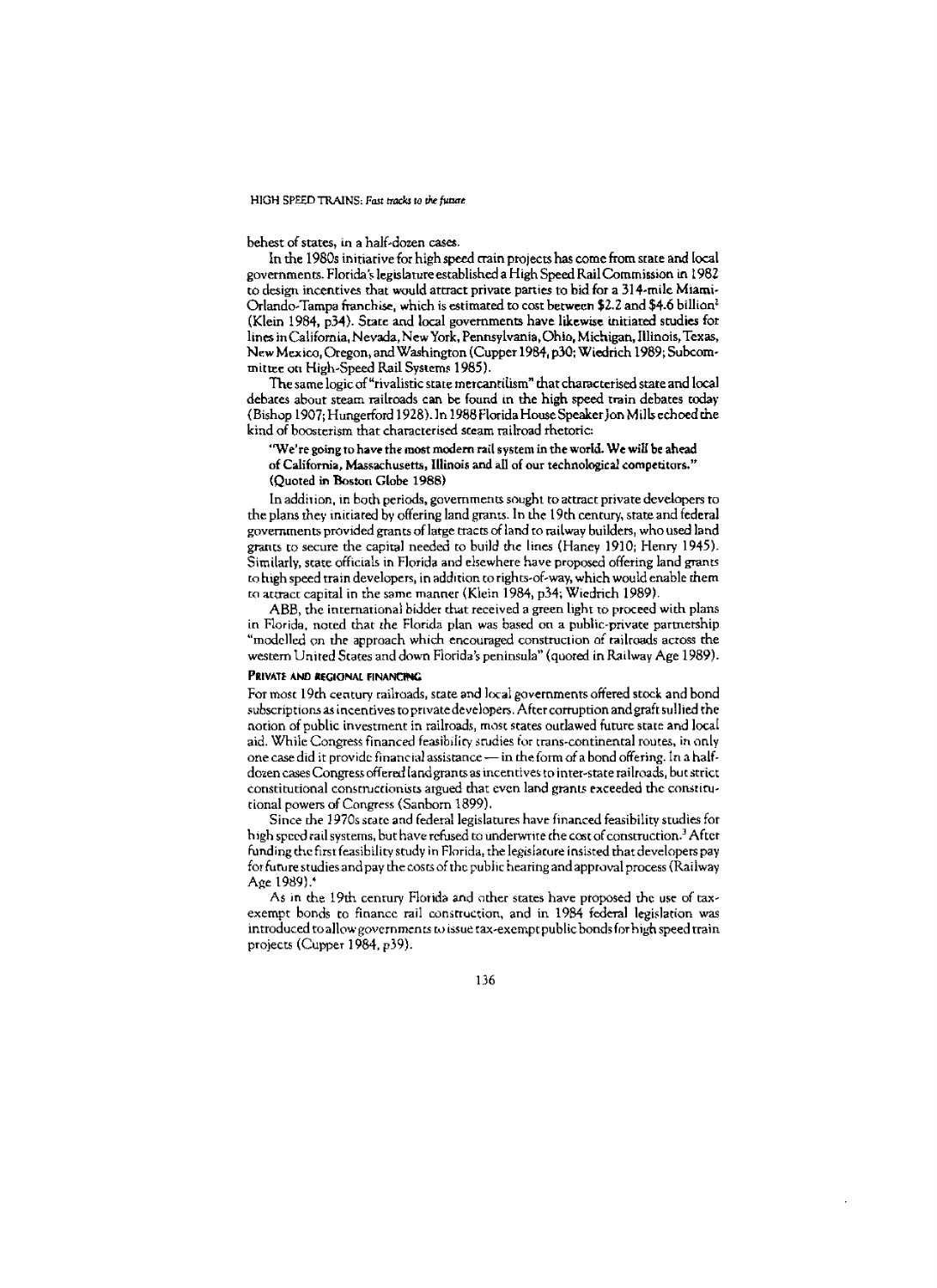At **the** federal level the Senate allocated a million dollars **to** the **Army** *Corps* of Enginects, which did the feasibility studies for the trans-continental roads, for feasibility **studies** into magnetic **leviration** trchnology. **The Deparment** of **Ti-anspr**ration **allmted** a similar **sum for** its **own studies (Fedet** 1989). **However. fedcral**  officials steadfastly refuse to consider public financing of construction. At a privately**organised conference on high speed trains in 1984 Federal Railroad Administrator** John H Riley vowed **"firmly** and repeatedly, that no federal funding **is** available to finance the **tremendous** capital costs associated with systems" (Cupper 1984, p30). The succeeding head of the Federal Railroad Adminisltation, **Gilbcrr** Carmichael, argued that only **small** federal **sums would** be available:

"There **will be Federal money, but it wi1I go to the system where we see big commitments from sates and localities, induruy and investors." (Quoted in Feder 1989).** 

# **PRIVATE ROUTE PLANNING**

Railway **enmpteneurs** made key route and destination dccisionsfor America's earlier **tailrads. Smre and** federal governments were loath **10** dictate **co** private companies, but they did **use** incentives to encourage railway **companies** to build lines that would  $s$ erve them. Because railway developers wrote their own charters, which wete then approved by **state** legislatures, they retaind **ccmtrol** over route **decisions;** by contrast, in France, **sere** bureaucrats **designed** lines ad wrote charters fur private firms. Even in **he** case of the mans-continental lines, **Amy** engineers only undertook the inirial feasibility studies and did not plan **the** actual **routcs** (Dobbin forrhcnrning).

The Florida legislature, and its High-Speed Rail Commission, have insisted that **~rivate** initiative and market **forccs** should **detcrmine** the outline of the mil **svstem.**  hate franchise applicants have been directed to **submit routc** and srarion **plans** as well as financing proposals (Railway Age 1989). In fact, in each of the thirteen regional high **speed** train studies initiaccd **by** 1985, state and local **governments**  allocated planning and feasibility studies to the private sector, either by promising

<sup>2</sup>The Texas legislature likewise established the Texas High Speed Rail Authority to award franchises in 1988 (Boston Globe 1989). California and Nevada established the California-Nevada Super Speed Train Commission to attract a private entity to develop a Las Vegas-Los Angeles train (Miller **ra9).** 

**<sup>3</sup> The one exception to federal reluctance to get involved in high speed rail is on the Northeast** Corridor. **Amtrak has upgraded Boston-Ncw Yark-Washington trdck m** that trains **can now** run ar **125mph on some segments of the route. Amerak is now considering a \$300 million plan to link** Boston and New York by high speed train service, cutting the run to three hours or less which transportation **experts bel:eve would offer serwus cnrnpztlturi to the airline shutrlc services (Chicago Tribune 1988b). Amtrak appears to be willing to take initiative on this route because it wnstirutesan upgradeof a line ir inherited** and **kiause ~t involves so many srarcs chat noune starc can be expecrd to take tespnsibility.** Thr **project has been ]ointly underrakcn by Amtrak and** thc **Gal ition of Northeast Governors** (Ch~cago **Tribune I P88a).** 

' **In Texas the German High Speed Gnsortium spent \$1.2** rn~lt~on **on a feasihjlity study** for **<sup>a</sup> Houston+Dallas line, and a** firm **called Texas Railmad Campany smt a** like **amoun t** (Engineering **News Rwrd 1985a). Thc iarrcr company also cnnrracted to buy a hankrupt railroad's half interest in a Dallas-Houston right-of-way for \$17.5 million.**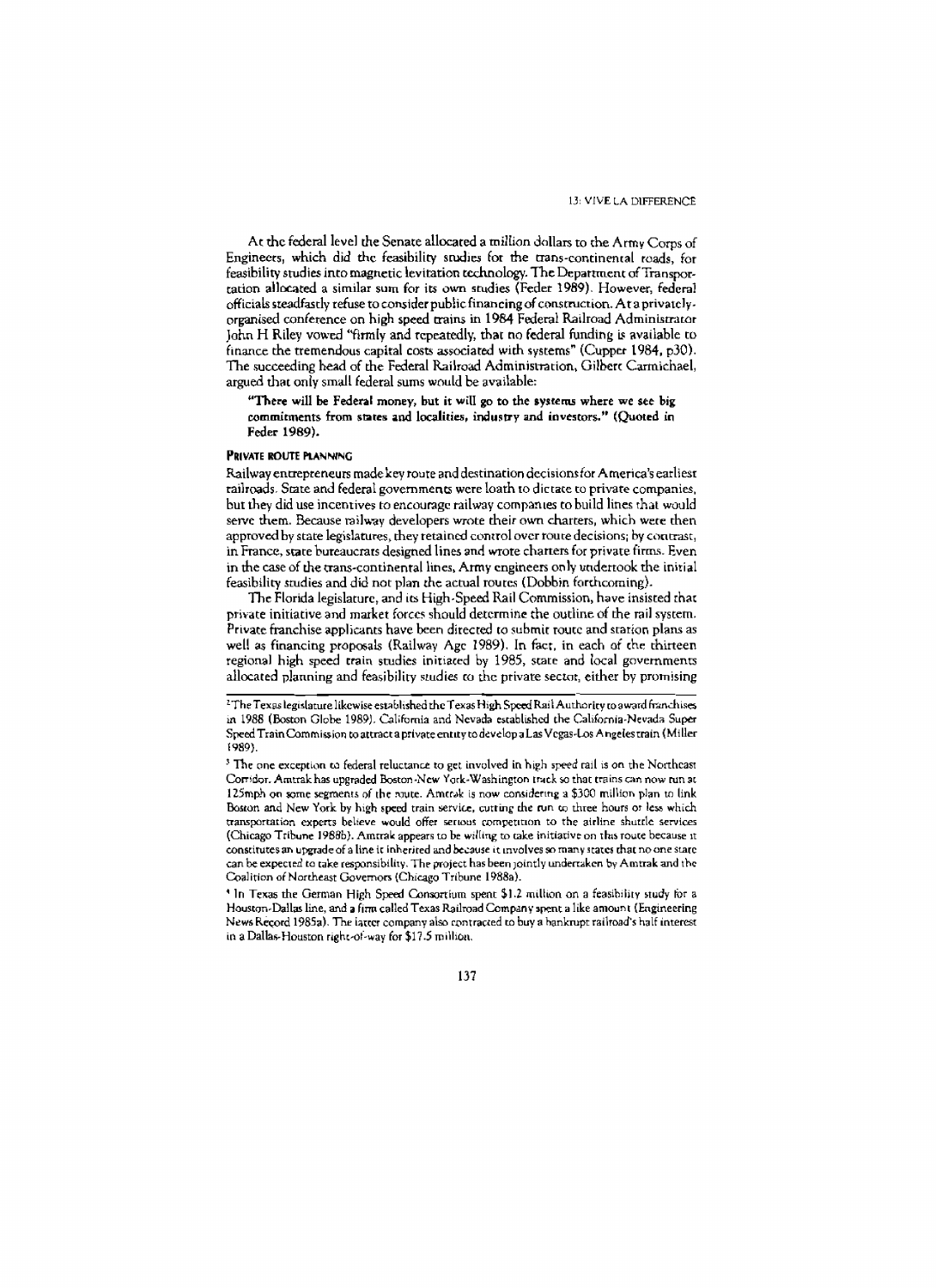franchises to successful planners or by employing private firms to undertake studies (Subcommittee on High-Speed Rail Systems 1985).

# PRIVATE CHOICE OF TECHNOLOGY

In the 19th century, American governments exercised virtually no control over railway technology. Neither Congress nor the states tried to standardise rail gauge. construction standards, or rolling stock technology. One result was that by 1861 half of America's total trackage was in some gauge other than the 4ft  $8^{1}h$  inches that would become standard, and by the end of the 1860s American railroads still used at least a dozen different gauges (Westbay 1934, p32; Poor 1871).

It was not until 1886 that railroads agreed among themselves to standardise track gauge. Another result was that railroads were not required to instal brakes on trains until near the end of the century.

A similar situation is developing in American high speed railway technology. By contrast with France, the American government has made no effort to influence the choice of technology, nor even to standardise technology. It is not unlikely that different American high speed rail systems will use incompatible roadbeds and propulsion systems, which have been developed in Sweden, France, Germany, Japan, or Canada (Boston Globe 1988; Armstrong 1989).

The one government foray into technology development took the form of federal funding for basic research at Massachusetts Institute of Technology in the early 1970s. That research, which first demonstrated the feasibility of magnetic levitation rechnology, lost funding in 1975 and since that time only German and Japanese governmentbacked consortiums have pursued the technology (Feder 1989).

# PRIVATE ORCHESTRATION OF CONSTRUCTION

In the 19th century private railway firms organised construction with almost no public intervention. Railway entrepreneurs managed construction as they saw fit, often hiring foreign-born labouters and making route and technology decisions as they proceeded. While the United States has yet to see a completed high speed rail project, all of the proposed projects would be supervised by private parties subject to weak federal and state regulation.

# The origins of American rail policies

## **INSTITUTIONAL CAPACITIES**

In general, state capacities influenced policy in America by determining that decisions would be made, and action taken, locally. Local governments, state governments, and private entrepreneurs would act independently because state structure situated authority and decision-making power at the local level.

Firstly, state and local governments took the initiative in steam railroad development in large measure because the federal state structure afforded them the authority to do so, and seemed to deny Congress the power to undertake large-scale projects (Callender 1902). Of course, because state capacities in transport were underdeveloped at the federal level, it was unlikely that federal officials would spearhead the tailway revolution. In both periods, land grants were promoted to attract private entrepreneurs to government-initiated projects, in part because, with the division of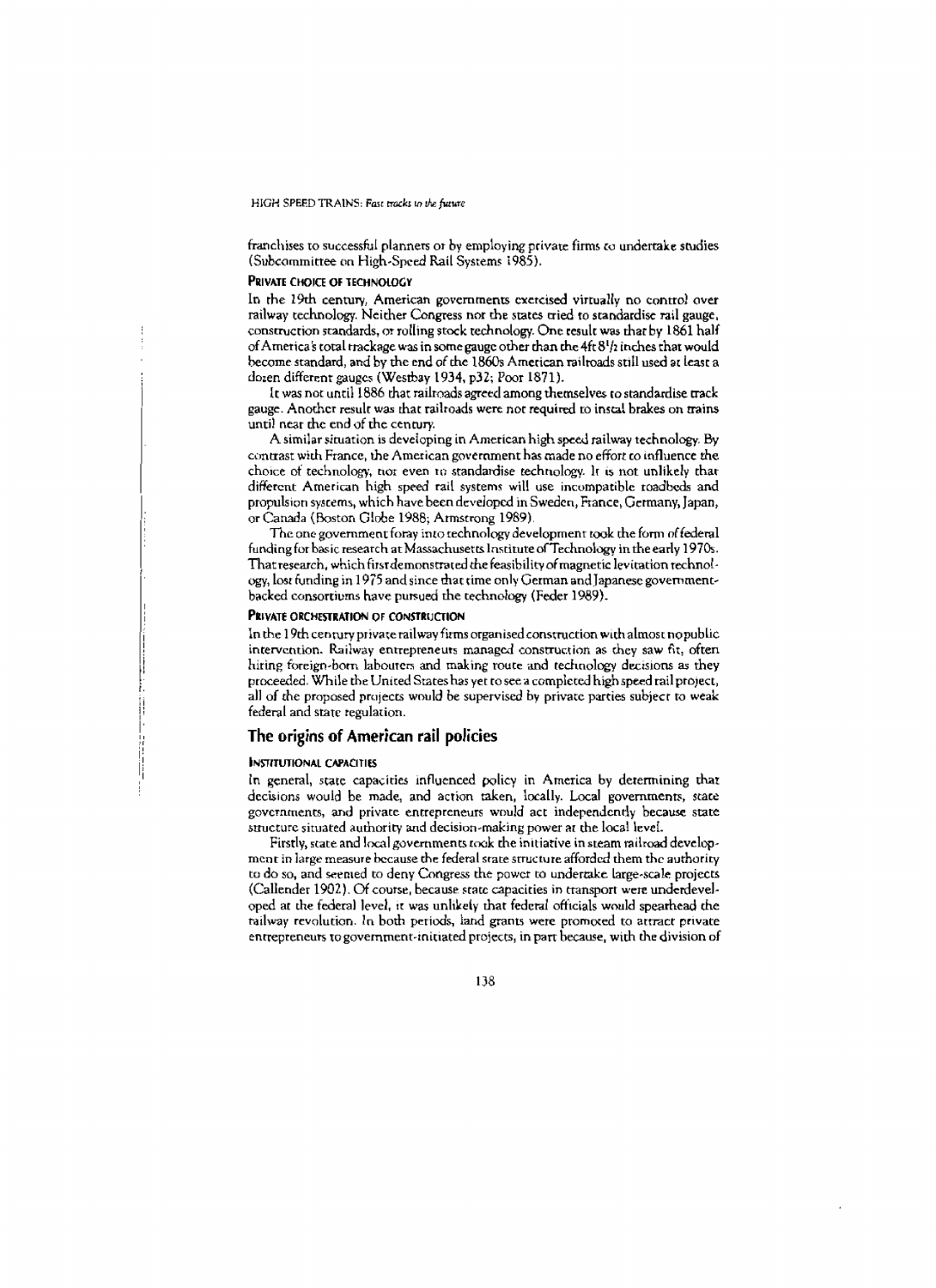tax revenues across three levels of government, states had limited capital resources.

**Secondly,** stare and **local governments tmk the** lead in orpnising **financing for steam** railroads and for high **sped** mains In part because their capacities to raise funds **arc** great, **relattve** to **those of rhe federal** government. Thirdly, private route **planning**  in **the** United States **came** about **in** both periods **Iargeiy because** civil engineers **were**  located in the private sector- a rcsult of **rhefacr** that **canals** and turnpikes **were** built privately.

**On** the other hand, **by the** 20th century, most railway engineers **were** ostensibly federal employees because they worked for Amtrak and Conrail. In principle, then, the state had the capacity to plan routes and make decisions about rolling stock *technolw.* 

**Fourthly,** for **the steam** railtoads the **srarc** left **decisions** about technolw to the **private sector** in part **hecause rhe state** ernplnyd **few** technical experts **and** had little experience with mnsprt administration, but again by the 20th **century** the **federal**  government **cerrainly** had adcquate technical expertise to *de* over **these tasks.** 

Finally, the decision to leave construction up to the private sector in both centuries is in large measure a result of America's meagre professionalised bureaucracy and lack of cxnericnce **In** transport administration. Nonetheless, federal experience with the construction of airports and seaports certainly rendered Washington capable **of** orchextating the **construction** of high speed train projects

#### **INSTITUTIONAIISED** CULTURAL MEANING

The problem of **weak** fcdcral sate **capacities tn** the **19th** century was largely resolvcd by the 1970s. While the federal government was **arguably** incapablc of orchcstrat~ng steam railway development, it seems clear that Washington had the necessary administrative **and** technical resources **to** urchestratc high **speed** train developrncnr. I contend that **he** possibiliry never enrered the political agenda **because** it **wa5**  inconsistent with America's political **cuirute.** 

Firstly, the American conception of states, local governments, and private actors as the appropriate **putsuers** of collective ends had a **ralpabie** effect on public policy in the **20h** century, as in **the** 19th. In the 19th **centu~Congress prcsurncd** that ransport development was the duty nf stateand local governments, until the 1850s brought **the**  prospect of trans-continental railroads which were beyond the scope of regional **gnvcmmcnts.** Even then many in Congress **challenged** the federal **govemrnrnr's**  legitimate authority to provide land grants to stimulate the construction of railroads.

When it came to high speed trains, politicians and federal officials believed in a minimal role for the federal government. Federal Railroad Administrator John Riley cnvisinncd a **fcdcral** role in which tllc FRA would **merely be "3** part in the prxess of enhancing credibility" of the concept of high speed rail - not the leader in designing and financing high speed trains (quoted in Cupper 1984, p31). In sharp contrast to the French experience, neither congressmen not federal transport officials thought of the federal government as the appropriate locus of action.

Secondly, the American belief in privdrc-scctor rationality, and scepticism **about**  the capacity of **the** public sector **to** *eHcct* raric~naliry, clearly helped to prduce tail Secondly, the American belief in private-sector rationality, and scepticism about<br>the capacity of the public sector to effect rationality, clearly helped to produce rail<br>policies that located decision authority — over rout policies that located decision authority -- over routes, technology, and construction<br>-- in the private sector. Railway enthusiasts in both periods atgued that market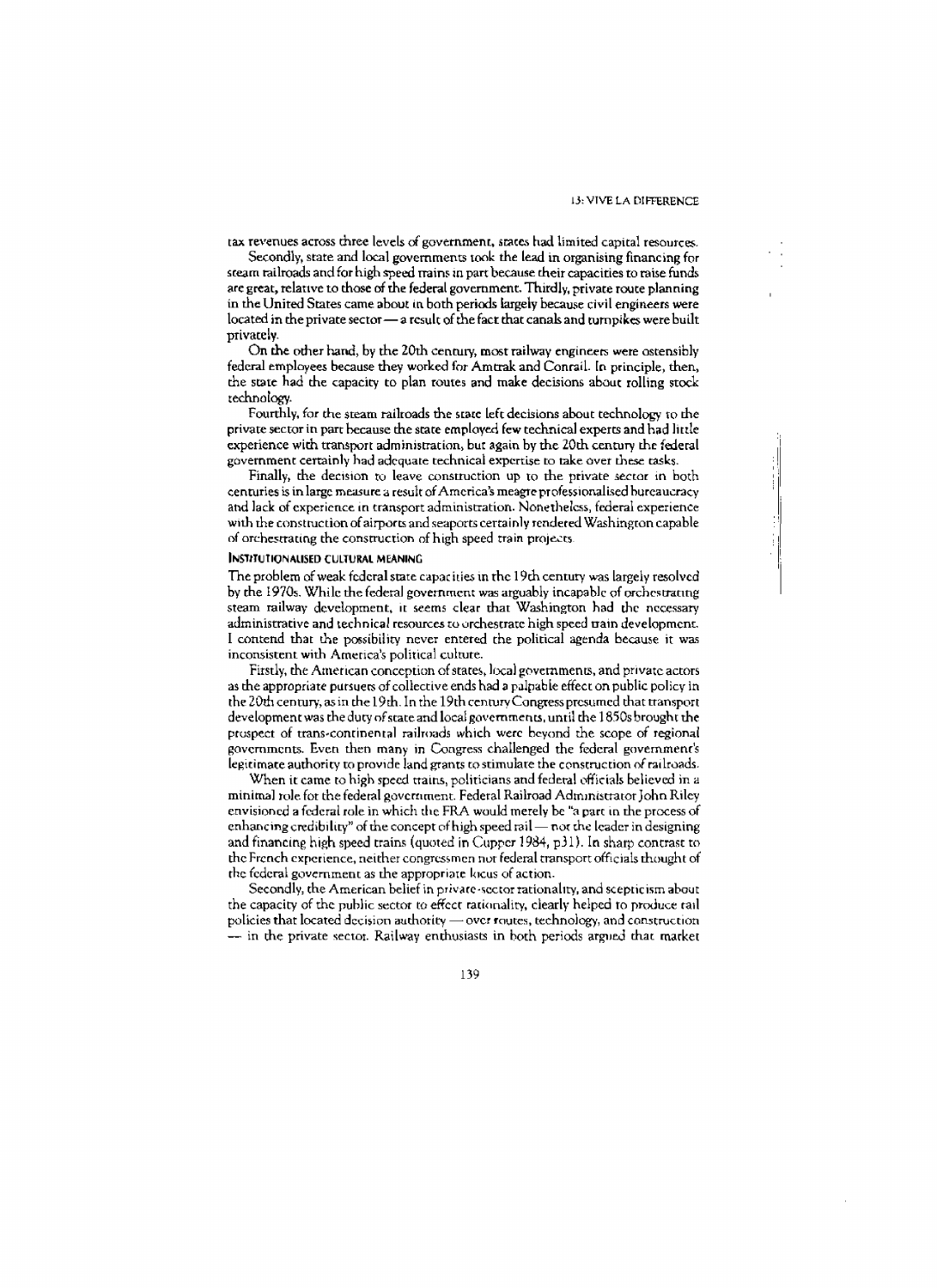demand would ensure that lines were properly placed, and that entrepreneurs were better equipped, and motivated, to judge where demand warranted railways than were public officials (US Congress 1987). Moreover, local and private interests have disparaged the idea of federal leadership because they view the federal government as ineffective and cumbersome. As Paul Reistrup, associate chairman of the private High Speed Rail Association and a former Amtrak president, argued:

"There is room for some local and state governmental help, but keep the feds out. We don't need their help and we don't need their hindrance. All they do is study, study and study some more. And the whole purpose, of course, is not to do anything. I've been there, and I know." (Ouoted in Wiedrich 1989)

Thirdly, the American belief that the state's proper tole in the economy is to provide incentives to business and promote market competition has clearly influenced the decisions to allocate financial responsibility for railroads to the private sector. French analysts, such as TGV rolling stock division chief André Thinières, are perplexed by the American state's reluctance to provide direct aid to railroads:

"A key issue working against us in the US is the psychological bias against putting public money in trains. It's quite okay to invest public money in highways and airports, but not in trains." (Neher 1989)

Despite the fact that the organisational obstacles to providing state and federal aid to transportation projects has been overcome in the cases of sea ports, airports, and highways, Americans react suspiciously to all sorts of proposals to provide public assistance for putatively private projects.

# Conclusion

I have been arguing that the dramatically different state strategies for the development of high speed trains found in the United States and France are reminiscent of the railway strategies pursued by 19th century governments in those two nations. While both France and the United States now have public inter-city rail networks. French high speed train development has been initiated, planned, financed, and carried out by the state, while US high speed train development has been relegated to the private sector.

I have suggested that there are two elements to an explanation of why these two countries are now replicating the strategies they used to develop steam railroads. Firstly, the French state has the administrative capacities, broadly defined, to carry out HST development on its own. The state has the fiscal power, the administrative might, the concentration of public authority, and the technical expertise to undertake high speed train development - as it did in the 19th century.

By contrast, in the United States the balance of public administrative might and technical competence favours state and local governments. More broadly, the private sector has had substantial experience in transportation and is thus well equipped to take on the task.

Secondly, and perhaps more importantly, we have seen that alternative strategies for promoting high speed trains never appeared on the political agendas in France or the United States. For all intents and purposes it never occurred to the French that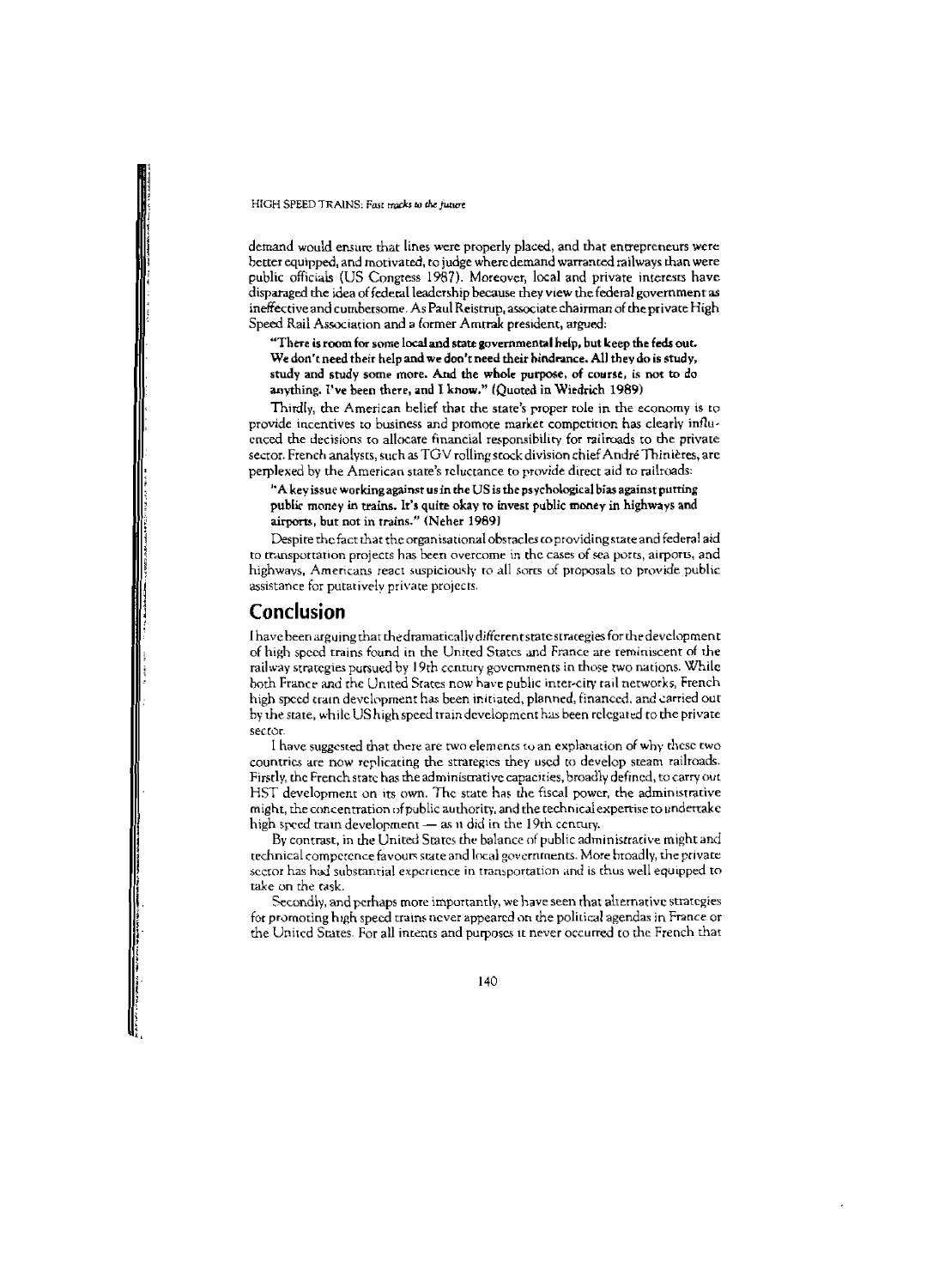#### 13: VIVE LA DIFFERENCE

ţ



LA DIFFERENCE: The TGV is very much a product of French social and political institutions

they might allow entrepreneurs and markets to determine where and when high speed train systems would be built. Americans never seriously considered the possibility that the federal government might plan and build high speed train lines.

I have argued that this difference can be traced to the experiences of French and US citizens with their particular forms of government. The reality of French government is that the state serves as a collective actor and organises large segments of the economy. The reality is that public policy depicts private parties and state and local governments as the appropriate sources of collective action, and the state relegates decisions about the economy to entrepreneurs and markets. I have referred to those realities as aspects of institutionalised cultural meaning, for they embody national understandings of the nature of collective action, the locus of economic rationality, and the appropriate role of the state in the economy.

Institutionalised meaning tends to create self-fulfilling prophesies, which is one reason why it tends to persist. In the United States, where political culture depicts state intervention in the economy as inefficient, only bankrupt industries are put under state management (Amtrak and Conrail, for example). In turn those industries continue to lose money, fuelling the notion that state industrial management is inefficient.

By contrast, in France, where political culture depicts public industrial management as efficient, the state takes initiatives on new projects that are expected to be profitable, such as the TGV, and takes over successful industries to run them better, such as electronics. Successful experiences then reinforce those strategies.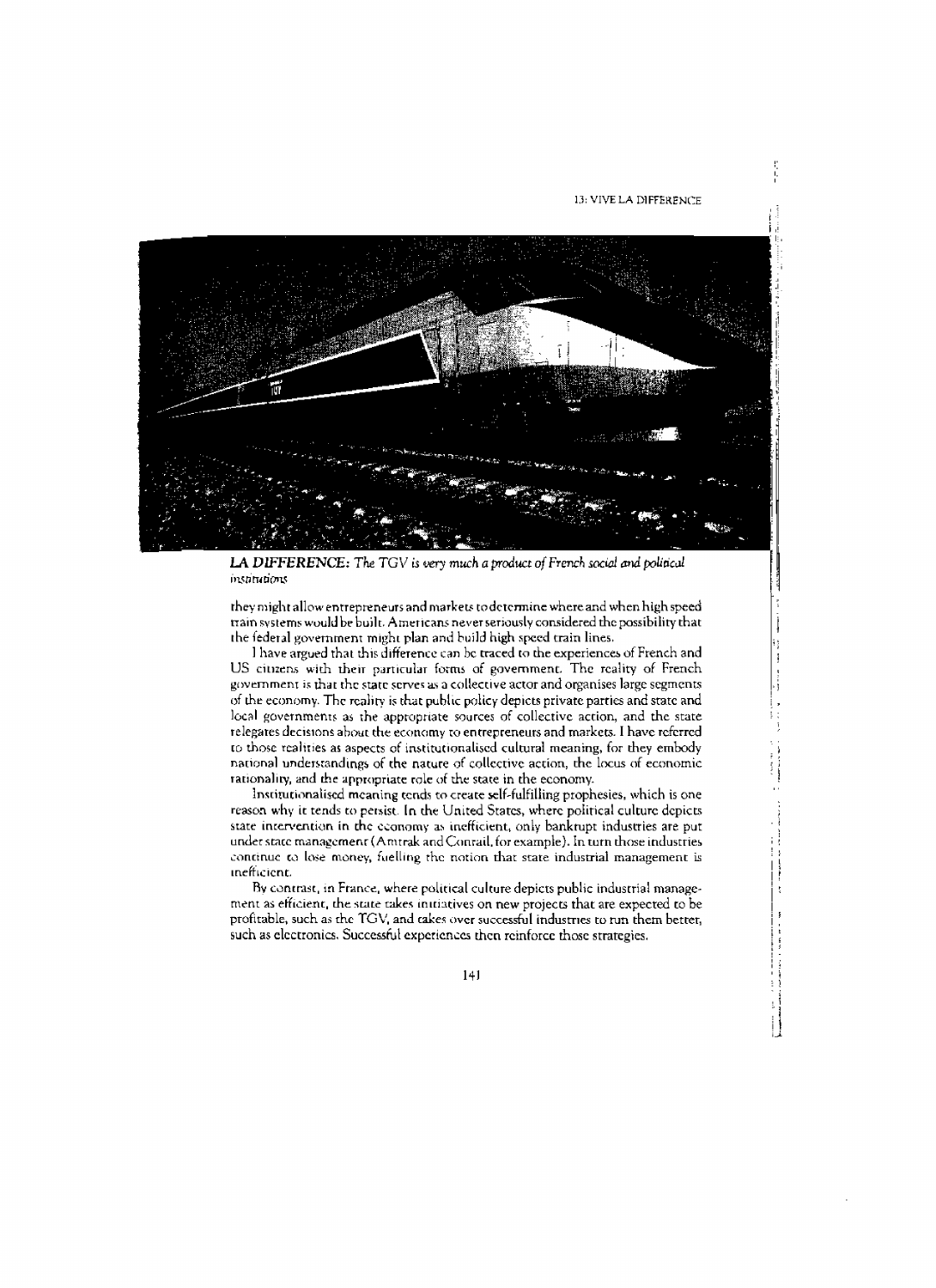The aim of this chapter has been to explore, in a preliminary way, the causes of policy continuity within countries. Why is it that American regimes of the 1830s and the 1980s pursued similar strategies for promoting steam railroads and high speed trains? Traditional interest group arguments clearly fail to explain these policy choices. Instead I have tried to sketch out the effects of institutional capacities on where public decision authority is located, and hence where public action is initiated. I have also tried to sketch out the effects of institutionalised cultural meaning on how problems and their solutions are conceptualised in the first place, to suggest that nations choose from among policy alternatives that are narrowly constrained by past experience.

#### **References**

Agence Presse France 1991 "French Win 5.8 Billion Dollar Contract for High Speed Train." Agence Presse France. May 29

ċ

ţ

Í

ļ

,

Almond Gabriel, and Sidney Verba. 1963. The Civic Culture: Political Attitudes and Democracy in Five Nations, Princeton University Press, Princeton.

Anderson, Pero. 1974. Lineages of the Absolutist State. New Left Books, London

Armstrong, Scott. 1989. "Plans for High-Speed Rail Pick Up." The Christian Science Monitor. 26 December<sub>6</sub>

Audiganne, Armand 1858 Les Chemins de Fer Aujourc'hui et dans Cent Ans Capelle-Librane, Paris

Belkin, Lisa. 1989. "Group Proposes High-Speed Train for Texas" New York Times 28 September,  $A22$ 

Bell, Daniel, 1980. The Winding Passage. ABT Books, Cambridge, MA

Berger, Peter, and Thomas Luckmann, 1965. The Social Construction of Reality: A Treatise on the Sociology of Knowledge, Garden City: Doubleday

Bishop, Avard Longley, 1907. "The State Works of Pennsylvania." Transactions 8:147-297

Black, David. 1991 'Tracks to nowhere; The Govemment believes that privatisation is the cure for the ills of British Rail. The rest of the world disagrees." Independent. October 6

Bonnafous, A. 1987. "The Regional Impact of the TGV."Transportation 14.127-137

Boston Globe. 1988. "Florida Unveils 4 Plans for a High-Speed Train." 29 March, 38

Calender G.S. 1902. "The Early Transportation and Banking Enterprises of the Stutes in Relation to the Growth of Corporations." Quarterly lournal of Economics 17:111-162

Chicago Tribune 1988. "High-speed Train Tested in East." 23 October

Chicago Tribune. 1988 "High Speed Trains May

Gain U.S. Niche." 30 October

Cupper, Dan. 1984. "Enchusiasm Mounting in US for High Speed Ride into Third Century " Mass Transit. Seprember, 30-41

Dobbin, Frank. Forthcoming. States and Industrial Cultures: Britani, France, and the United States in the Railway Age Cambridge University Press, New York

Douglas, Mary. 1986. How institutions Think Syracuse University Press, Syracuse, NY

Doukas, Kimon A. 1945. The French Railroads and the State. Columbia University Press, New York

Dunham, Arthur L. 1941. "How the First French-Railways Were Planned." Journal of Economic History 14, 12-25

Duplavy, Colleen. Forthcoming. Politics and Industrialisation: Early Railroads in the United States and Prussia. Princeton University Press, Princeton.

Dyson, Kenneth. 1983. "The Cultural, Ideological and Structural Context", pp26-66 in Industrial Cnsis: A Comparative Study of the State and Industry. Kenneth Dyson and Stephen Wilks (Eds). Oxford-Martin Rebinson

Economist. 1983. "Faster trains, Bigger Losses." 19 November, 76

Economist, 1984. "On a Rail and a Prayer." Septemher. 49

Economist, 1985a. "Return Train." 24 August, 53-60 Economist 1985b. "The World and its Railways:

Redefining Their Role." 31 August, 25-32

Economist. 1985c. "The World and its Railways. Higher Speeds and Lower Costs " 7 September, 33-38

Economist. 1985d. "The World and its Railways. The Fast Track." 14 September, 25-28

Economist 1988 "A Faster Route to Europe." 16 July 53-54

Economist, 1989. "Faster and Still Faster." September, 52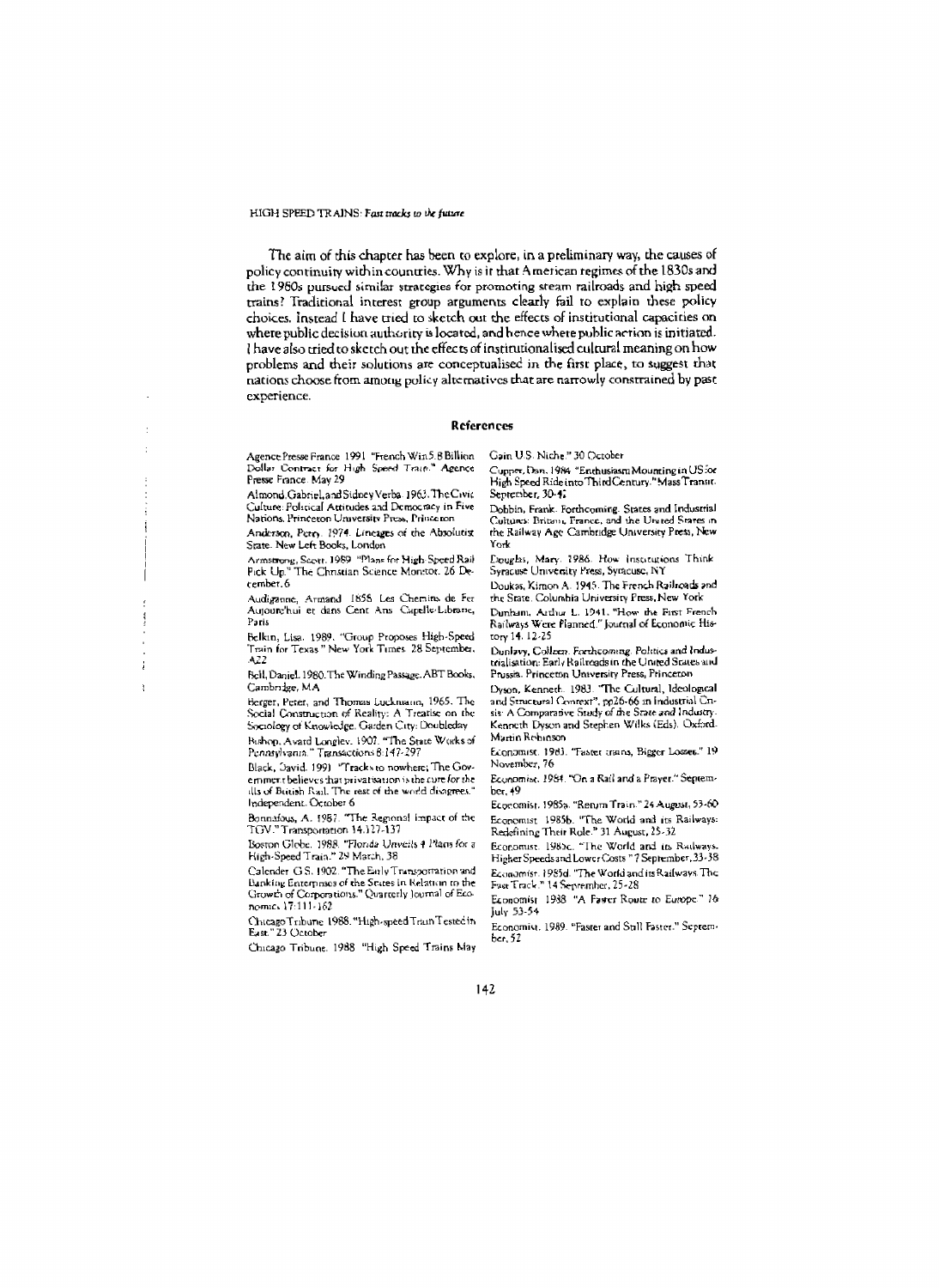Engineering News Record. 1986. "High-speed Rail Network Under Study in Europe." o March, 16

Engineering News Record 1985. "High Speed Rail Line Feasible." 31 October, 14

European Information Service, 1990. "Commission Approves Aid to French High-speed Train." European Report 1607 13

Faujas, Alain. 1991a. "Il y a Dix Ans Le TGV Paris-Lyon Sauve le Chemin de Fer." Le Monde. Septemher 23

Faujas, Alain. 1991b. "Le Ministre de l'Équipement Partisan d'un 'vaste débat' sur les Frojets d'Infrastructure." Le Monde. September 13

Faujas, Alain. 1991c. "Un Programme de 210 Milliards de francs Le Schema Directeur TGV Revoit la Construction de Seize Lignes Ferroviaires a Grande Vitesse "Le Monde. May 16

Feder, Barnaby J. 1989. "Building a 'Flying Train' U.S. Interest Grows but Others Are Ahead." New York Times, 13 December, D6

Fischer, Wolfram, and Peter Lundgreen. 1975. "The Recruitment and Training of Administrative Personnel", Pp456-561 in The Formation of National States in Western Europe (Ed Charles Tilly). Princeton, NJ Princeton University Press

Fisher, Charles E. 1947. Whistler's Railroad: The Western Railroad of Massachusens. Bulletin No. 69. Boston: The Railway and Locomotive Histoneal Society

Freeman, Len 1991. "Foreign Trains Could Run on British Rail Tracks." The Press Association Newsfile. July 11

Frybourg, Michael 1984. "The New Pans-Southeast Line and the High Speed Train "Ekistics 51:120-123

Geertz, Clifford, 1983. Local Knowledge: Further Essays in Interpretive Anthropology. Basic, New York

Goodrich, Carter, 1960. Government Promotion of American Canals and Railroads 1800-1890. Columbia University Press, New York

Guillamot, Georges. 1899. L'Organisation des Chemins de Fer en France. Arthur Rousseau, Paris

Gutis, Philin S. 1990. "Amrak Presses Northeast Strategy But Riders and Rivals Seem Unfazed." New York Times. 16 January, A16

Habermas, Jurgen. 1984. The Theory of Communicative Action. Volume One. Reason and the Rationalisation of Society. Beacon, Boston

Hall, Peter 1986. Governing the Economy. The Politics of State Intervention in Britain and France Oxford University Press, New York

Hall, Peter. Forthcoming. 'The Movement From Keynesian (50) to Monetarism: Institutional Analysis and British Economic Policy in the 1970s," in Svein Steinmo, Kathleen Thelen, and Frank Longstreth (Eds) Historical Institutionalism in Comparative Politics. State, Society, and Economy. Cambridge University Press, New York

Haney, Lewis Henry. 1910 A Congressional History of Railways in the United States 1850 to 1887. University of Wisconsin Bulletin 342. University of Wisconsin Press, Madison

Hayward, lack 1974. The One and Indivisible French Republic, Norton, New York

Hayward, Jack. 1986. The State and the Market Economy: Industrial Patriotism and Economic Intervention in France. New York: New York University Press

Henry, Robert S. 1945. "The American Land Grant Legend in American History Texts." Mississippi Valley Historical Review, 32: 171-194

Hangerford, Edward, 1928. The Story of the B. & O. Railroad, Two Volumes. Putnam, New York

Inkeles, Alex, and David Smith. 1974. Becoming Modern. Harvard University Press, Cambridge, MA

Kariel, Henry S. 1961. The Decline of American Pluralism Stanford University Press, Stanford

Kaufmann, Richard de. 1900. La Politique Française en Matière de Chemins de Fer-Librarie Polytech wque Paris

Klein, Gil. 1984. "Florida at the Head of the High Speed Rail Pack." Mass Transit. September

Krasner, Stephen D 1978. Defending the National Interest: Raw Materials Investments and U.S. Foreign Policy. Princeton University Press, Princeton

Krasner, Stephen D. 1984. "Approaches to the State: Alternative Conceptions and Historical Dynamics." Comparative Politics 223-246

Lancaster, G.A. and C.T. Taylor. 1988. "A Study of Diffusion of Innovations in Respect of the High-Speed Trains." Journal of European Marketing 22:21-47

Lefranc, Georges. 1930. "The French Railroads, 1823-1842." Journal of Economic and Business History 299-131

Lipser, Seymour Martin. 1963. The First New Nanon: The United States in Historical and Comparative Perspective Norton, New York

Los Angeles Times 1989. "Magnetic Train Plan Puts Disney on Troublesome Track in Florida." 5 June

Lowi, Theodore J. 1969. The End of Liberalism: Ideology, Policy and the Crisis of Public Authority-Norton, New York

Macdonald, Alastair. 1991. "French Railway Courts Investors at High Speed "The Reuter Library Report-October 10

Machin, Howard. 1977. The Prefect in French Public Administration. Croom Helm, London

Meyer, John W. John Boll and George Thomas, 1987. "Ontology and Rationalisation in the Western Cultural Account", pp 12-37 in Institutional Structure: